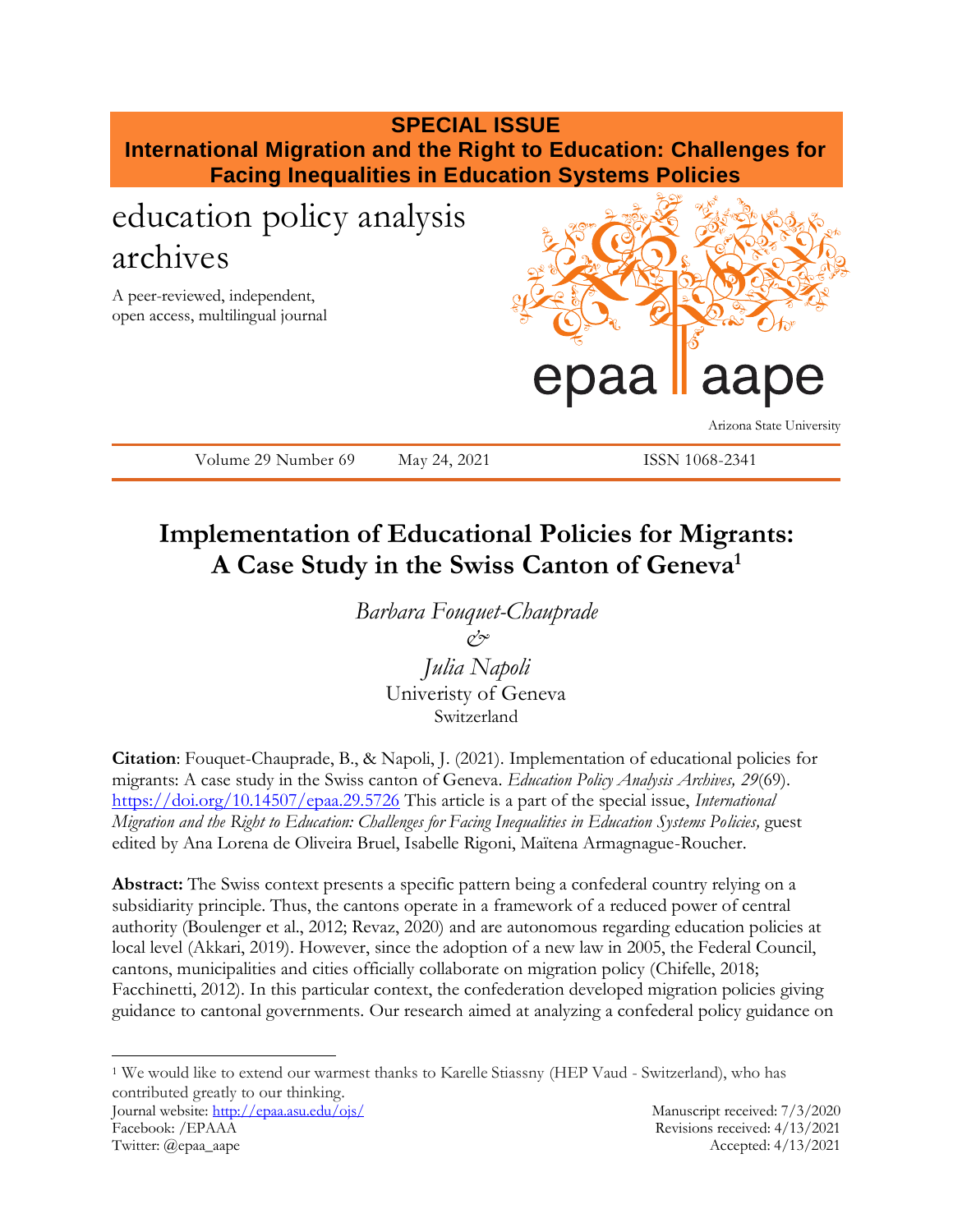migrants' education and its interpretation in the canton of Geneva. In particular, we examined the "decoupling" between general guidance from the Confederation and the implementation at local level. For this purpose, we studied the implementation of a cantonal program named *L'école des mamans* (mothers' school) dedicated to prepare migrants' families for their children enrolment in primary school. Our main results show that there is a distortion between policy objectives and the implementation phase. We also observe a model of resistance to change with no modification of actors' practices towards migrants' parents despite the new integration policy guidance. **Keywords**: Educational policies; migrants' integration; policy design; policy implementation

#### **La aplicación de políticas educativas para los inmigrantes: Un estudio de caso en el cantón suizo de Ginebra**

**Resumen:** El contexto suizo se caracteriza por ser un país confederal que se basa en el principio de subsidiariedad. Así, los cantones operan con independencia de la autoridad central (Boulenger et al., 2012; Revaz, 2020) y son autónomos en lo que trata de las políticas educativas a nivel local (Akkari, 2019). Sin embargo, desde la adopción de una nueva ley en 2005, el Consejo Federal, los cantones, los municipios y las ciudades colaboran oficialmente en la política migratoria (Chifelle, 2018; Facchinetti, 2012). En este contexto concreto, la confederación elaboró políticas migratorias que orientan a los gobiernos cantonales. Nuestra investigación tiene como objetivo analizar una orientación política confederal sobre la educación de los migrantes y su interpretación en el cantón de Ginebra. Mas concretamente, examinamos la "disociación" entre las orientaciones generales de la Confederación y la aplicación a nivel local. Para ello, estudiamos la aplicación de un programa cantonal denominado *L'école des mamans* (la escuela de las madres) dedicado a preparar a las familias de los inmigrantes para que sus hijos se matriculen en la escuela primaria. Nuestros principales resultados muestran que existe una distorsión entre los objetivos de la política y su fase de ejecución. También observamos un modelo de resistencia al cambio que se manifesta a través del deseo de mantener las practicas sin que se modifiquen las prácticas de los actores hacia los padres de los inmigrantes a pesar de la nueva orientación de la política de integración.

**Palabras-clave:** Políticas educativas; integración de los inmigrantes; diseño de políticas; aplicación de políticas

#### **Implementação de políticas educacionais para migrantes: Um estudo de caso no cantão suíço de Genebra**

**Resumo:** O contexto suíço apresenta um padrão específico, sendo um país confederal que assenta no princípio da subsidiariedade. Portanto, os cantões funcionam de forma independente perante a autoridade central operam num quadro de um poder reduzido de autoridade central (Boulenger et al., 2012; Revaz, 2020) e são autónomos em relação às políticas de educação a nível local (Akkari, 2019). Contudo, desde a adopção de uma nova lei em 2005, o Conselho Federal, os cantões, os municípios e as cidades colaboram oficialmente na política de migração (Chifelle, 2018; Facchinetti, 2012). Neste contexto particular, a confederação concebeu políticas de migração que dão orientações aos governos cantonais. A nossa investigação visa analisar uma orientação política confederal sobre a educação dos migrantes e a sua interpretação no cantão de Genebra. Em particular, examinámos a "dissociação" entre a orientação geral da Confederação e a implementação a nível local. Para tal, estudámos a implementação de um programa cantonal denominado *L'école des mamans* (escola das mães) dedicado a preparar as famílias dos migrantes para a inscrição dos seus filhos na escola primária. Os nossos principais resultados mostram que existe uma distorção entre os objectivos da política e a sua fase de implementação. Observamos também um modelo de resistência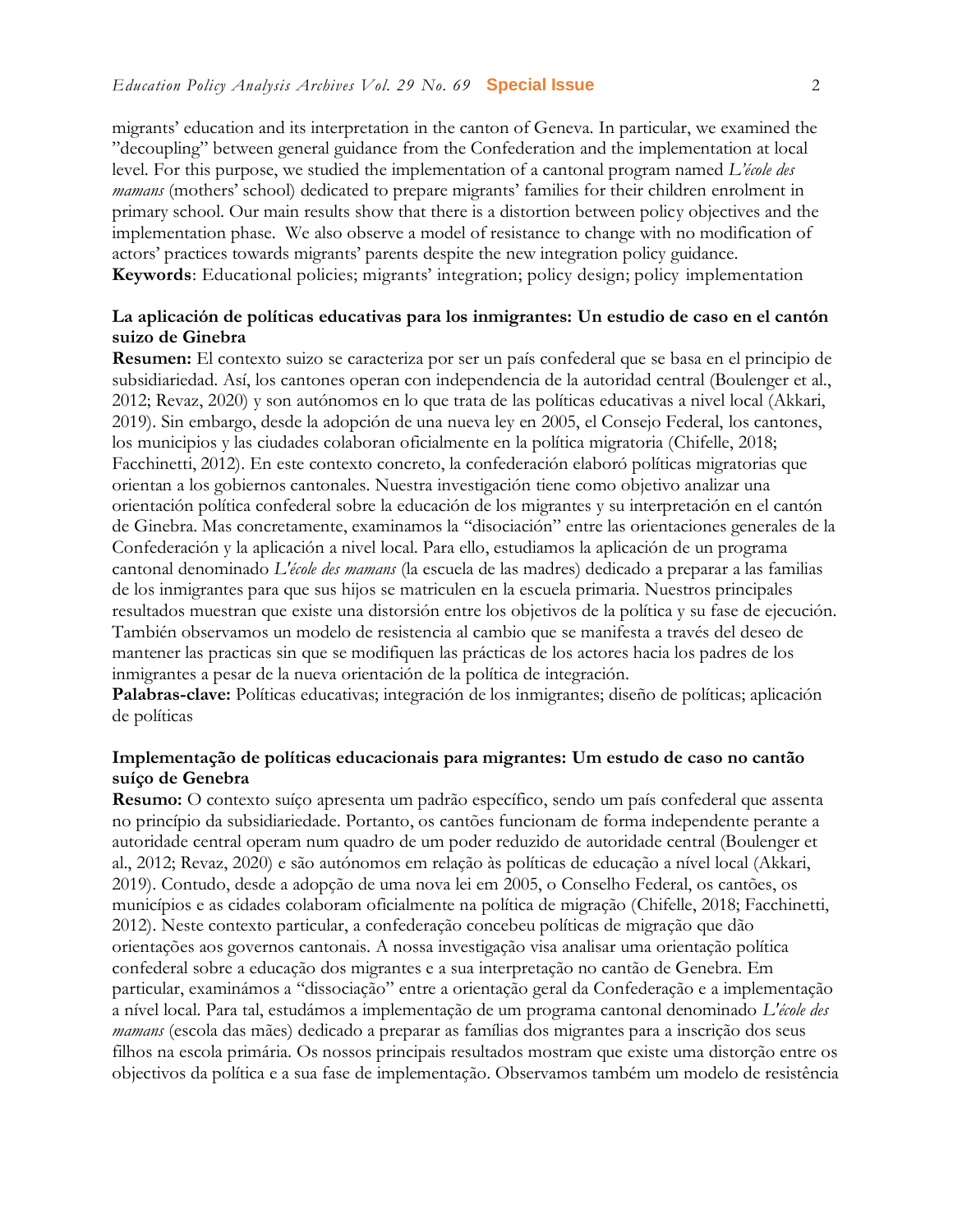à mudança, sem modificação das práticas dos actores em relação aos pais dos migrantes, apesar da nova orientação da política de integração.

**Palavras-chave:** Políticas educativas; integração de migrantes; concepção de políticas; implementação de políticas

## **Implementation of Educational Policies for Migrants: A Case Study in the Swiss Canton of Geneva**

Contemporary societies have experienced large movements of people. The statistics speak for themselves: it is estimated that there are around 250 million migrants around the world (Wihtol de Wenden, 2018). Switzerland is no exception. Foreign nationals make up more than 20% of the Swiss population, although they are not evenly spread across the country. Swiss-born foreign nationals account for 37.5% of the foreign population. There is more migration to Geneva canton than to other cantons. Foreign nationals make up 40% of the local population there, with Swissborn foreign nationals accounting for 60% of all foreign nationals. It should be noted that these rates cannot easily be compared across countries, as they are influenced by citizenship laws, which vary from one country to the next. In Switzerland, citizenship is determined primarily based on *jus sanguinis*. This means that a second or third generation young person born in Switzerland from two foreign parents is considered a "foreign national born in Switzerland." This means that people can remain foreigners for several generations (even if a recent vote has simplified access to Swiss nationality for the third generation). Therefore, "foreign nationals born in Switzerland" are not generally considered as migrants. The latter have experienced a migratory event in their recent biography (the term "newly arrived migrant" refers to anyone who arrived in the country within the last five years).

The migrant population in Switzerland, like in the rest of the world, refers to a variety of migrant profiles whose classical categorizations are not sufficient to describe the diversity of situations (Wihtol de Wenden, 2010). For example, at the legal level, migrants are subject to categorizations assigned by states that grant them a status but that do not necessarily reflect the reality of their migratory journey (Barbou des Places, 2010). This also reveals an asymmetry as soon as they obtain a migratory status. The social dimension -which has similar effects- will be more strongly expressed in integration policies, as we shall demonstrate.

Switzerland also stands out because of the country's federal system. The federal government has very limited power (Boulenger et al., 2012; Revaz, 2020), and the cantons are autonomous when it comes to a large number of public services, including educational policies (Akkari, 2019). In terms of migration-related policies, a new law was adopted in 2005 requiring the federal government, cantonal governments and municipalities to work together (Chifelle, 2018; Facchinetti, 2012). As a result, the federal government draws up guidelines for migration policies and the cantonal governments are tasked with implementing them.

Our study seeks to analyze the federal government's policy guidelines concerning the education of migrants and how those guidelines are interpreted in Geneva canton. We studied a cantonal initiative aimed at helping migrant families prepare their children for primary school. The initiative is known as *L'école des mamans* in French, which can be translated as the "school for moms." More specifically, the project is aimed at mothers of allophone families who have recently arrived in Switzerland. As we will see, most of them are in situations of economic precariousness in Geneva, which does not necessarily reflect their economic and social situation in their country of origin.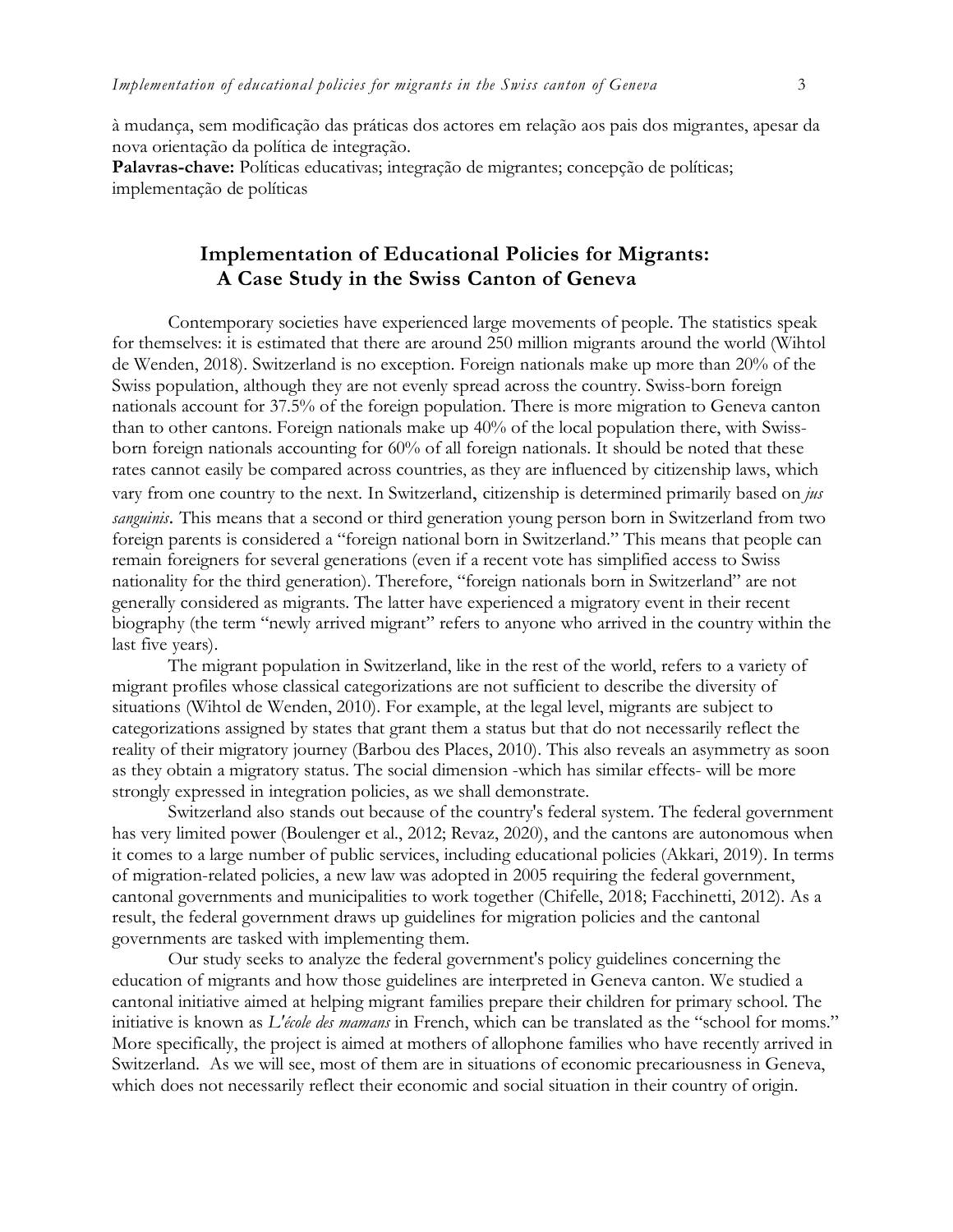The project has two main objectives: to support mothers by giving them French classes and information on the Geneva school system in order to create a stronger link between migrant families and schools, and to help integrate children into the school system through pre-school activities. From our analysis, we will show that the way in which the institution conceives and defines what is (or should be) the integration of migrant populations is based on a classic vision of integration which primarily involves the acquisition of the canton's language towards an economic integration- .Through our analysis of how this initiative is run, we will question the concept of decoupling and how it applies in Switzerland with regard to school-related migrant policies. We will analyze the reasons for this decoupling by focusing on educational organizations' actual practices. Finally, our article provides an analysis on three levels: the macro level (i.e., federalism), the meso level (i.e., the cantonal and municipal levels, and the canton's Department for Public Education<sup>2</sup>) and the micro level (i.e., how local groups interpret policies and put them into practice) and to think of the way local actors interprete federal legislation in the field of migration and integration.

### **Explaining the Implementation of Migration-related Policies through the Sociology of Public Policies**

#### **Migration-related Policies in a Federal Context**

In the early post-war period, there was strong demand in Switzerland for foreign laborers, whose legal status was usually that of seasonal workers. One of the aims of the country's migrationrelated policy was to maintain migrants' temporary status as seasonal workers to ensure that they would then return to their home countries. Starting in the mid-1960s, a rise in xenophobia had an impact on Switzerland's migration policy, and there were successive attempts to limit the number of foreign nationals allowed to enter Switzerland for work (Piguet, 2017). During the oil crisis, demand for foreign workers dropped in Switzerland, like elsewhere in the world, before picking up again in the period from 1985 to 1992, which Piguet (2017) describes as the country's second wave of immigration. It was also during this period that integration began to emerge as a social issue. The 'three circles' model, which the federal government began using in the 1990s, became part and parcel of subsequent migration policies. This model differentiated between migrants considered capable of assimilating and those whose 'cultural distance' was too great.

Switzerland's evolving migration policies over the post-war period show that there have been hesitations and changes in policies and legislation. They also show the influence that social representations of foreign nationals have had on these policies (Meuwly, 2018). Like in any federal system, legislative powers in Switzerland are spread across different decision-making levels, from the federal government to the cantons and then the municipalities, which represent the smallest decision-making unit. Switzerland is therefore extremely decentralized, and the principle of subsidiarity means that it is the smallest possible unit that takes action on the ground (Meuwly, 2018). The federal government has authority when it comes to foreign policy, security, customs and the currency, as well as federal legislation and defense. All other powers lie with the cantons or the municipalities. However, in 2005, the federal government adopted the Swiss Federal Foreign Nationals and Integration Act (FNIA), which took effect in 2008. The FNIA sets out the conditions under which foreign nationals can enter and stay in Switzerland. But it also seeks to define what integration means and how it can be achieved.

The FNIA sets out four criteria for integration: respect for public safety, security and order; respect for the values of the Swiss federal constitution; language skills (this is at the core of local

<sup>2</sup> This is the cantonal authority responsible for education.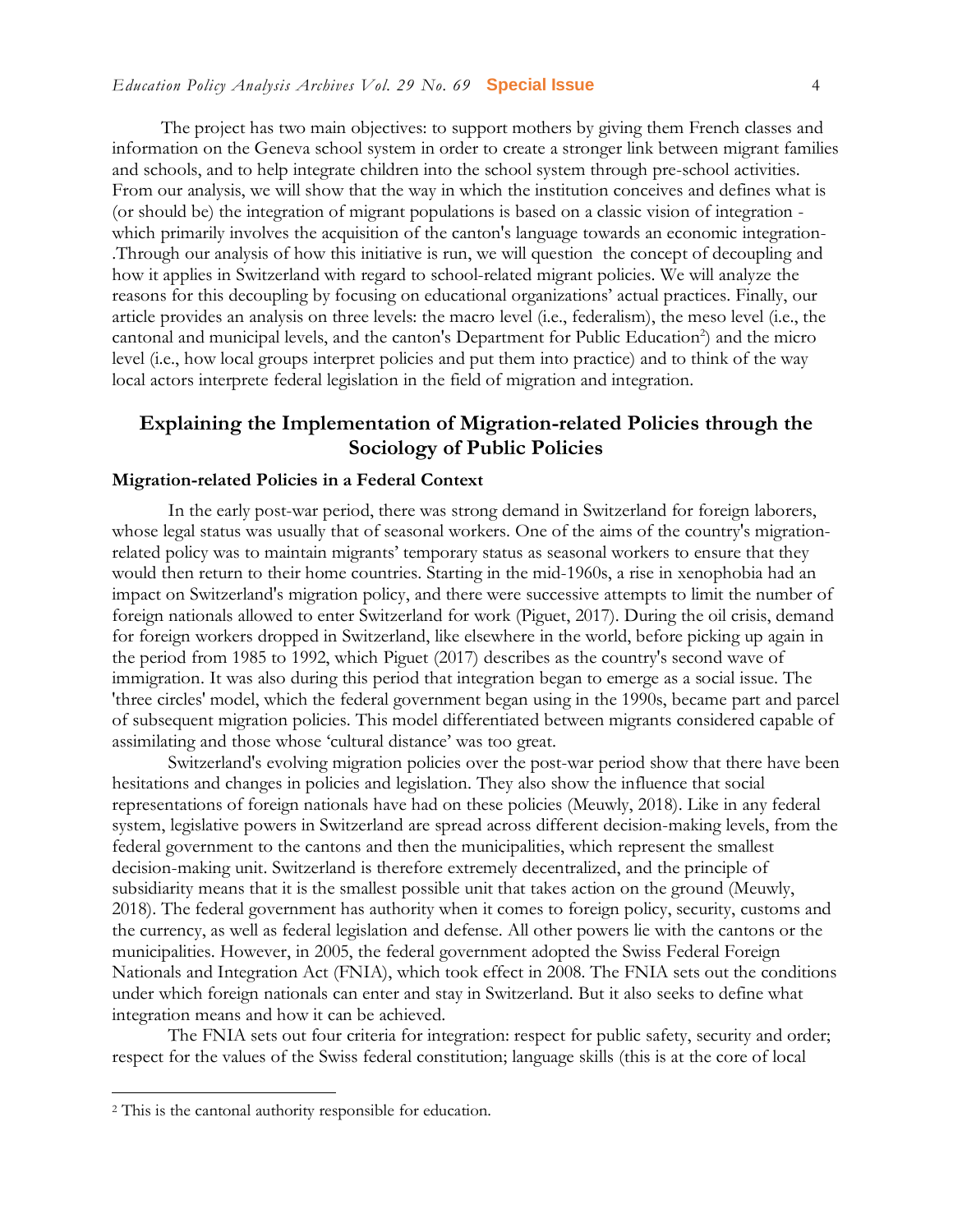integration measures); and participation in the country's economy life. Geneva's cantonal integration program (PIC II), which is the canton's current mechanism for implementing the FNIA, is managed by the cantonal councilor in charge of the Cantonal Department for Security and the Economy (and not the councilor responsible for social cohesion,<sup>3</sup> for example). In the FNIA, integration is defined essentially based on the extent to which foreign nationals residing lawfully in Switzerland participate in working life. It focuses on each foreign national's individual responsibility to integrate, and affirms the need for openness in their regard on the part of the Swiss population (Art. 4 of the FNIA). Finally, command of the canton's language<sup>4</sup> is seen as essential to foreign nationals' integration. As we will see, these various aspects are reflected at the cantonal level. The primary aim of the FNIA is to set out the responsibilities at each level of government and ensure at least a minimum of cooperation between municipalities, cantons and the federal government. Lastly, it defines which groups the integration mechanisms are aimed at, and more specifically the priority group, which comprises migrant women, young people and children. The 2018 Swiss Federal Ordinance on the Integration of Foreign Nationals adds that integration mechanisms are aimed at individuals with integration needs (Art. 8 of the FNIA) but does not specify the criteria for determining those needs.

Cantonal integration programs are the local mechanisms for implementing the FNIA and set out more details about how integration is to be achieved. In Geneva, PIC I (2014–2017) heavily (and necessarily) reflected that legal framework. At the cantonal level, the focus was on integration as a way of ensuring social cohesion. But, at the federal level, responsibility is placed mainly on the individual. PIC 1 stipulated that: "Anyone residing in Switzerland must comply with the law and respect public order, aspire to be financially independent and respect the cultural diversity of the country and its inhabitants. That is to be achieved by being involved in Swiss society and respecting all members of that society. Anyone who does not follow this fundamental principle or who deliberately hampers integration efforts will face punitive measures<sup>544</sup> (PIC I, 2014, p. 2). The subsequent program (PIC II), which has been in place since 2018, more explicitly sets out how the federal directives will be implemented at the cantonal level. The language objective at the federal level, for example, is to ensure migrants can master one of the national languages enough to communicate on a daily basis and in a way that is adapted to their work situation. The related cantonal measure involves conducting an assessment of foreign nationals' needs in terms of learning 'French for integration purposes.' PIC II has mechanisms that seek to achieve three objectives: to provide key information; to ensure acquisition of the cantonal language and provide access to training; and to include the children of migrant families in daycare facilities with a view to helping them socialize and reducing inequalities.

An initial analysis of the policies governing integration mechanisms shows that they are coherent in terms of the view of integration (i.e., individual responsibility), the related values (i.e., following the rules and social cohesion) and the fundamental importance attached to knowing the cantonal language and contributing to the country's economy. The initiative that we will study, the "*école des mamans*," is theoretically fully aligned with that vision.

The federal and cantonal laws are largely consistent, yet we will see that local mechanisms do not always reflect the spirit of the law as the French class (one of the main components of the studied initiative) for example that are beyond the federal objectives. We will use theories on the sociology of public policy to account for this disconnect.

<sup>3</sup> It should be noted that the names of positions of office and related duties may vary depending on the political makeup of the cantonal government.

<sup>4</sup> Switzerland has three main official languages: German, French and Italian, each spoken in different geographical areas as well as a fourth national language: the Romansh.

<sup>5</sup> Translated by authors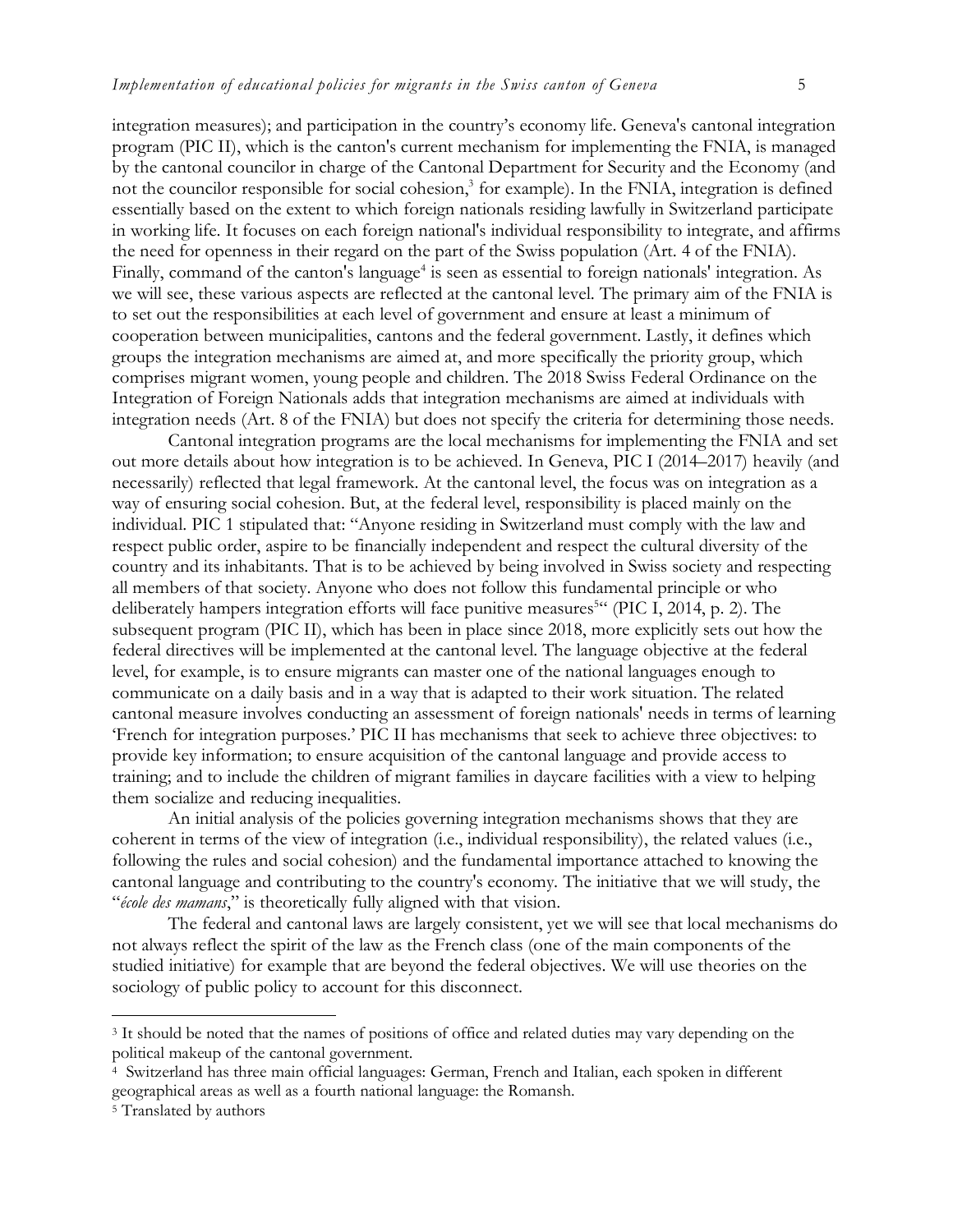#### **Theories on the Sociology of Public Policy**

There is a question that researchers have been trying to answer since the 1970s: How can we explain the gap between public policy design and implementation? According to Hassenteufel (2014, p. 98; following the work of Pressman & Wildavsky, 1973), one of the key reasons for this inconsistency is that policy has to be implemented at multiple levels. Research conducted into federal institutions in the United States has shown that the greater the distance between the decision-making authority and the authority tasked with implementing policy, the greater the gap between policy design and implementation. The study by Pressman and Wildavsky (1973) looked at how a federal subsidy policy to get minority communities back to work was not implemented despite strong initial consensus. They observed that the gap between decision-making and implementation was primarily due to the multiple hierarchical levels between the original policymakers and those tasked with implementation. More specifically, they reported that it is the multiplicity of interactions that widens the gap even when those involved agree with the key objectives of the initial policy decision.

The study by Falkner, Treib, Harlapp and Leiber (2005), which looks at how European Union directives are incorporated into national law and implemented at the national level, shows that there is a gap between the directives and their implementation in various European Union countries. That disconnect can be explained by the systems of representation in each Member State, and whether or not they are pro-European Union.

The concepts of public policy coupling and decoupling were established by Weick in the 1970s in order to analyze the linkages between the different hierarchical levels of educational organizations. The concepts are a useful way of analyzing the functional role of decoupling, but do not take a normative approach (i.e., they do not state whether coupling and decoupling are good or bad). According to Lessard and Carpentier (2015), educational organizations do not have to react to every change in their environment. In fact, decoupling or loose coupling enables those involved in education to adjust and maintain the autonomy they need in their work and also gives room for them to resist certain policies. In a decentralized federal system, like the one in Switzerland, the issue of coupling and decoupling is extremely relevant. Local stakeholders are used to making decisions locally, so how do they react to, interpret and manage federal requirements? Lessard and Carpentier (2015) highlight another point: There tends to be greater decoupling when several frameworks are juxtaposed. In our case study, the federal requirements set out in the FNIA raise issues concerning: migration policies, which have traditionally been the responsibility of the federal government; integration, which is usually the purview of social workers; and educational issues, which are cantonal prerogatives. The fact that these three groups of issues – migration, social work and education – are put in competition could be an initial explanation for the decoupling.

Once we have established that decoupling can and does occur in educational policies, we still have to look at the gap that emerges between public policy design and implementation and try to understand the reasons and scale of the gap and any variations in it.

The content and even the formulation of the policy could also explain the gap – or the decoupling – since the implementers on the ground may not agree with the content or consider it illegitimate. Researchers who have looked at this issue have observed that the same policy can be implemented in different ways depending on the groups involved. In his work on street-level bureaucracy, Lipsky (1980) highlighted the role of civil servants on the ground, who have some degree of discretionary power and can therefore have a direct impact on the beneficiaries of the public policy: "The actions of these agents can contribute to reorienting the public action itself by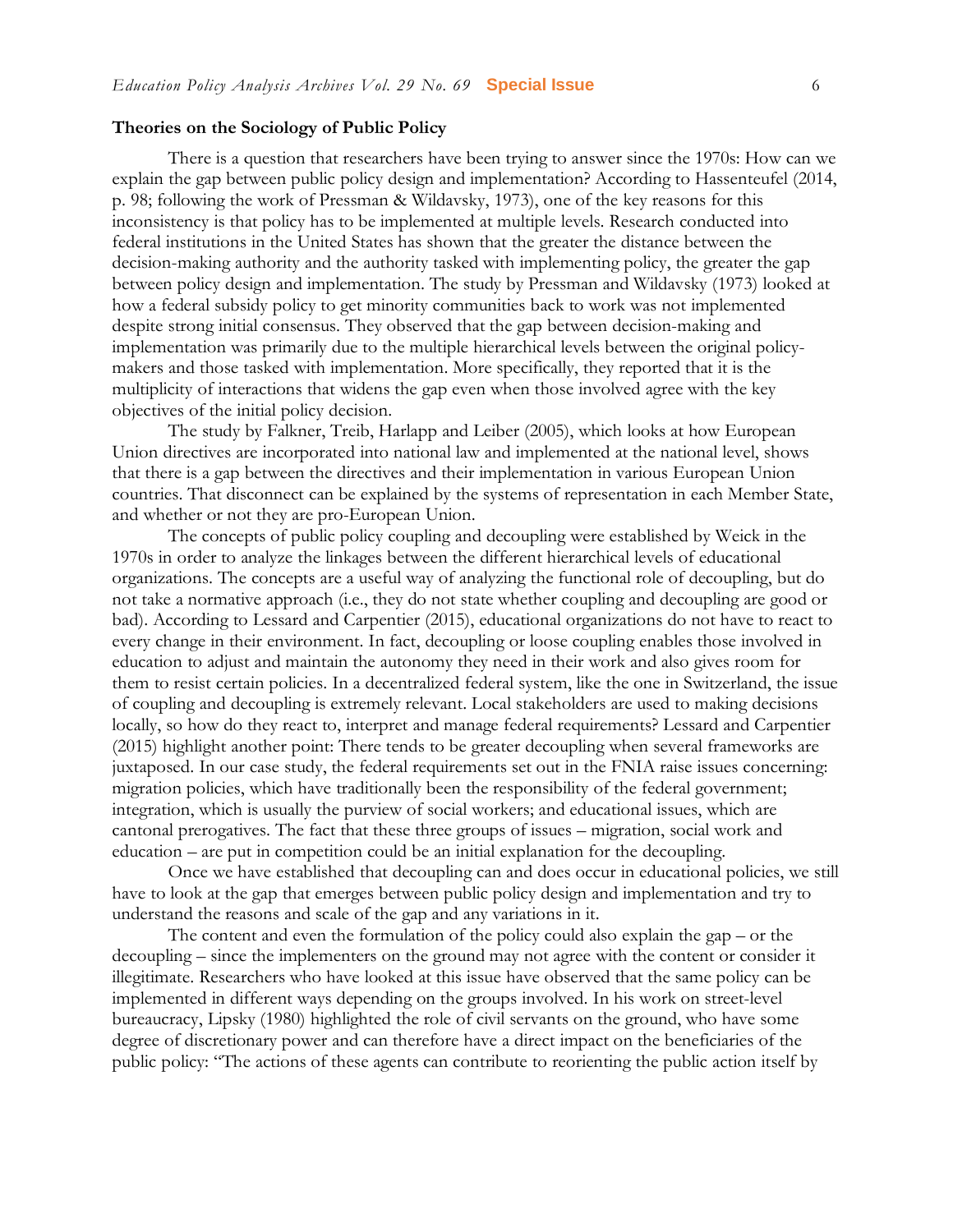modifying its aims<sup>6</sup>" (Hassenteufel, 2014, p. 106). Lipsky therefore considers them to be policymakers too. A study by Spire (2007) into the administrative management of requests for asylum in France came to the same conclusions. Spire observed the civil servants working at the asylum application counter within a prefecture. He demonstrated that the lack of official guidance allowed the long-serving officers to impose case management practices on newer arrivals. While he identified several types of behavior among these officers, their practices were *in fine* similar: "Depending on their social background, their seniority within the service and their convictions, they may adopt different accommodating tactics, but as they need to be united in order to make the work less arduous, they standardize their practices and neutralize any attempt at resistance<sup>7</sup>" (Spire, 2007, p. 21). In this situation, the agents do have discretionary power; the legal criteria set by the government are deliberately vague in order to meet a dual political requirement, that of ensuring respect for human rights while also controlling migration.

This theoretical framework helps us understand that the gaps and decoupling are not necessarily the result of ineffective organization but that they are also the result of individual actions, autonomy and a negotiation of the legitimacy of policy decisions. The "3I" approach complements this conclusion. This theory, developed by Palier and Surel (2005), brings together contributions from neo-institutionalist and cognitive theories. The researchers consider that public policies cover three analytical areas: ideas, interests and institutions. The ideas are "understood to be cognitive frameworks that materialize in the reflections, discourse and behaviors of those involved" (Revaz, 2020, p.32). Looking at the interests involved in public policies allows us to analyze the actions of educational stakeholders based on the cost-benefit that it represents for them. Interests can be both personal and collective. Finally, the institutional aspect takes into account the fact that actions take place in specific institutional settings that are governed by codes, behaviors and habits. These can impact people's social representations, since the three areas are interdependent. There can be dissonance between these three areas, and that can also help to explain the gap between policy design and implementation.

Returning more specifically to the migration policy defined in the first part, we might find another possible interpretation of this gap. The divergent conceptions of what integration is can be an explanation. Until 2005 and the application of the LEI, federal policy was a migrant admission policy (mainly around the mechanisms of quotas and the right of entry to the territory). It then becomes an integration policy. We enter a new era in which the question of integration of foreigners is conceptualized at the federal level. This vision gives priority to the acquisition of one of the three national languages which should allow for economic integration. The Swiss context is peculiar as it has a unique relationship to its three national languages with nearly 63% German speakers, less than a quarter French speakers and 8% Italian speakers. According to J. Robin (2005), the founding myth of Switzerland is that of the linguistic and cultural plurality which is the basis of national unity and identity. However, behind this idea of unity may hide strong oppositions between linguistic units, which do not always overlap with the territorial units that are the cantons (Robin, 2015). Thus, the requirement for newcomers to master the language as a prerequisite for social and professional integration must be understood in this singular conception of integration. This vision reflects a "classic" conception of integration processes according to which the processes of integration have three main characteristics. It is an individual (even psychological) process. It is a natural, unconscious and linear process and as such inevitable. And above all it implies a convergence of the ways of being migrant populations and of doing migrant populations towards the *mainstream* (for a

l

<sup>6</sup> Translated by the authors

<sup>7</sup> Translated by the authors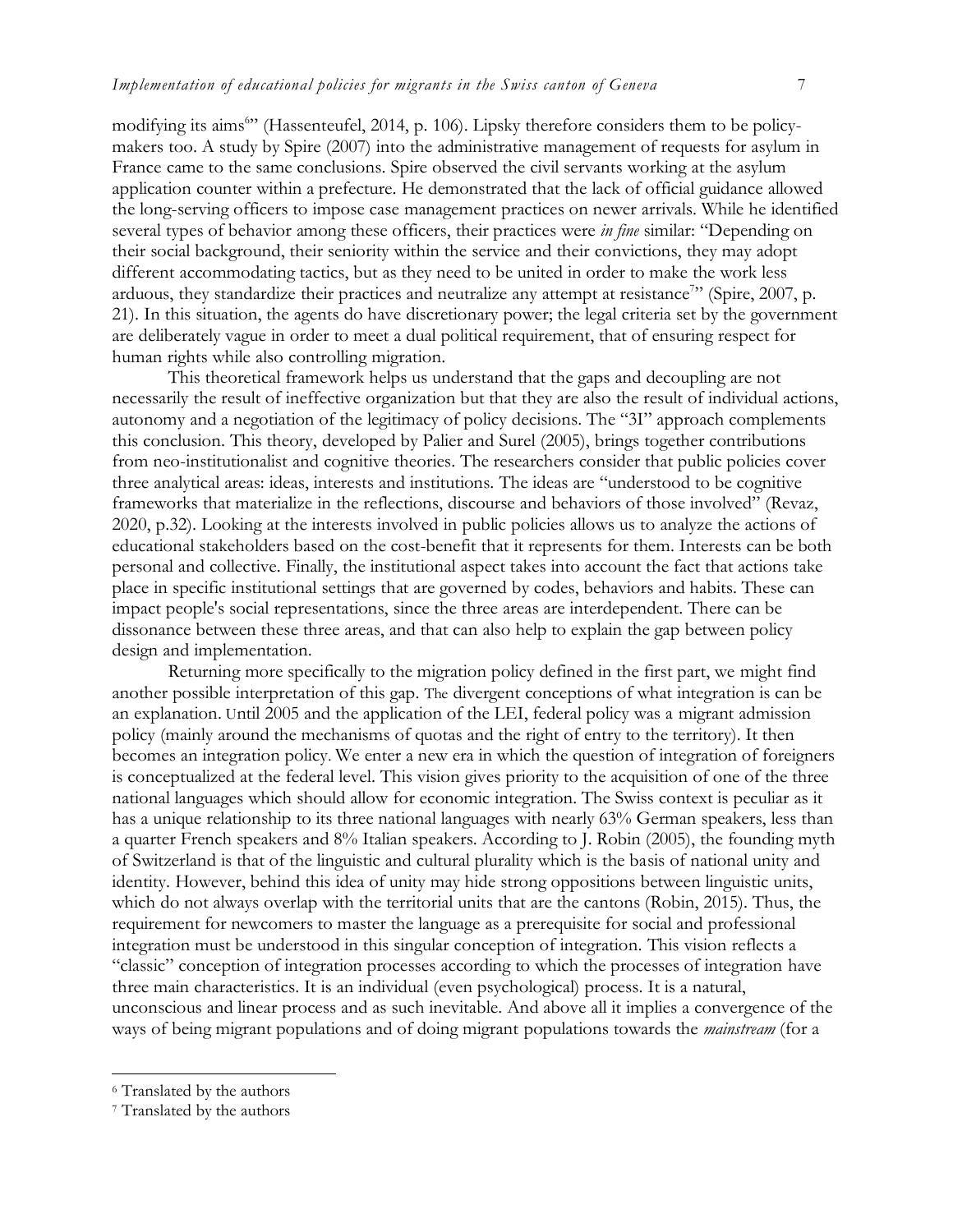synthesis of the work of the Chicago school see for example Safi, 2011). According to legislators, language therefore appears as the main criterion for integration. Segmented assimilation theory, however, allows us to understand how these processes are complex and less linear than the classical view suggests. This theory comes from the United States and is also relevant in the Swiss context. Yet language is only one element among others participating in the integration process. Felouzis, Charmillot and Fouquet-Chauprade (2016) have shown that second-generation pupils in Switzerland are part of a process of inferiorizing assimilation. Wanner et al. (2002) define four modes of integration: structural integration, formation of ethnic minorities, marginalization and assimilation, which are quite close to the three typical ideal processes described by segmented assimilation.

In our research, we will see that the way in which integration is conceived varies between the conceptions of the confederation and those of the local actors.

#### **L'école des mamans or How Local Actors Target Migrant Mothers to Implement Parental Public Policies on Integration**

Federal provisions are therefore translated into cantonal texts which must in turn entail a concrete implementation through mechanisms that cover all the aims set out in the texts. The Office for the Integration of Foreigners of the Canton of Geneva is in charge of developing and financing these systems (several dozens). Some are aimed at early childhood structures, others are developing assistance for professional integration, and still others relate to the health of migrants, for example.

The ICP II (following the sub mentioned ICP I for the period 2018-2021) states several cantonal objectives including French classes for migrants and early childhood services to migrant families to ensure equal opportunities. One of the measures encourages activities to develop a coeducation and notably to strengthen parental skills at a crucial transition (i.e. first years of schooling). The text always refers to « parents » or « families » but never specifically targets "mothers." The ICP II also dedicates a section to the training of civil servants to fight against racism and discrimination.

The "*école des mamans*" project is part of two new trends in educational policies. The first one refers to policies of "parent support programs." The second one refers to the work to promote cooperation between schools and families. On the first one, parenting support policies have become categories of public action (Chauvière, 2008). Research on these policies shows that they are not very conducive to the development of reciprocal relations and in fact present an asymmetry of power between parents and professionals. They "presuppose that (it is the) (parental) skills that pose a problem above all other thing "(Garcia, 2014, p.238). In this regard, Giuliani (2009) noted that the use of "parent" instead of that of "family" -until then consecrated- shows a reversal of logic emphasizing the capabilities of parents in opposition to a "deficit view" of the family. It is therefore quite revealing that the program studied is only intended for mothers of families (and not fathers), contrary to parenting policies which "tend to neutralize relations between the sexes" ( Cardi, 2007, p.27). And on the other hand it puts forward the term "mother" emphasizing not the status of parent of these women but accentuating the non-autonomous aspect and incapacity of these mothers . Isn't the project then that of transforming these potential "bad mothers" into "good mothers (Cardi, 2007) against a background of culturalist prejudices and stereotypes?

Parents were for a long time kept at arm's length by schools, but from the 1990s onwards parents have become key partners for schools, especially in addressing academic underperformance (Giuliani, 2019). Payet (2017) refers to a double partnership with parents, one that is both institutional and pupil-centered. The institutional partnership is based on parents' rights to participate in school governing bodies, while the pupil-centered partnership focuses on pupils' academic education in particular (Payet, 2017; Périer, 2012).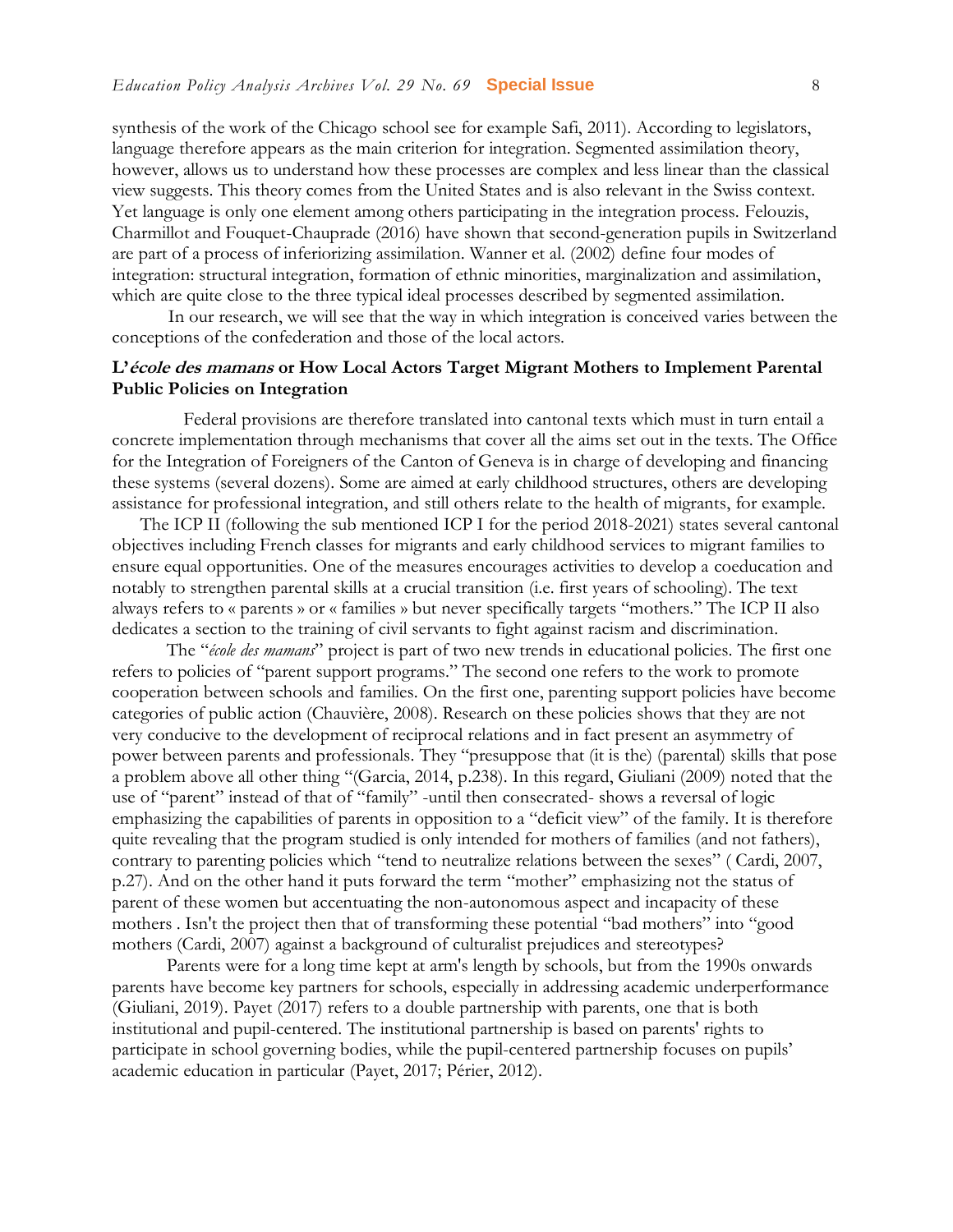For migrant families, the partnership tends to focus on the pupil. Perregaux (2006, 2008, 2010) looked at the specific role that the schooling of the eldest child plays in the cultural integration of families and their relationship with the school as an institution. The organization of the family changes when family norms are challenged by institutional norms. Parents often feel invalidated relative to their child in education and say that they would like to learn the institutional norms and be recognized as partners in their own right (Montandon & Perrenoud, 1987). In a study carried out in Switzerland, Ogay (2017) demonstrates that migrant parents have to interpret both the school's physical and symbolic boundaries in order to understand their place with regard to the school. The study shed light on the asymmetric relationship between teachers and parents, which is directly linked to the status of teachers, who are considered experts, and that of parents, who are considered to be executors of teaching requirements. As such, there is no reciprocity in the family-school relationship: studies have shown that teachers have high expectations of parents based on deeply rooted norms of what a good pupil or a good parent is. Despite this, no – or very little – information is shared with parents concerning the practices and codes of the school (Delay, 2013; Payet, 2017; Périer, 2012). The family structure must therefore adapt to the school and to the process of learning how to be pupils and parents of pupils.

The "*école des mamans*" program was created in 2009 in a school in the center of Geneva after school actors noticed that the ties between families and the school were weak. During initial parentteacher meetings, the teacher and the school's principal noticed that many of the mothers were not native French speakers, were often alone in Geneva and came from disadvantaged backgrounds. They also observed that it was these types of families that rarely came into the school, did not attend meetings and did not fill out school documents. The "*école des mamans*" project was therefore created in response to these two issues. The French classes are free, but from the outset, the project founders set up a system in which the mothers would give something in return. Rather than making use of the mothers' professional or other skills, the entire system was based exclusively on the mothers preparing meals for teachers and institutional actors. Another important part of the project, which seems now to have been set aside, was that the project founders realized that the school tended to have negative perceptions of these families, and the teachers' interpretations and judgments of certain behaviors were not conducive to a successful partnership. The project founders therefore intended to provide teacher training in ethnopsychiatry. This school of thought is an approach combining an anthropological approach and psychoanalysis. We will develop it later in this article.

The "*école des mamans*" program was initiated in this one pilot school, and then other *écoles des mamans* were created using the first school as an experimental model, as well as a set of specifications, which we analyzed for our study. This overview of the program for migrant mothers (or more specifically non-French-speaking mothers from disadvantaged neighborhoods) brings to light an important point: the project founders' initial aim was to improve the link between the school and the families by working with the mothers and with teachers to change their perceptions and lay the foundations for reciprocal and balanced communication. At the beginning, the project was therefore deeply rooted in the school, in order to facilitate the integration of these families into a school system whose codes they were not familiar with. From the funding partner's point of view, it is clear that the program was fully aligned with the canton's integration program, as it achieved the objective of language acquisition (French in this case) and provided daycare for the children not yet at school.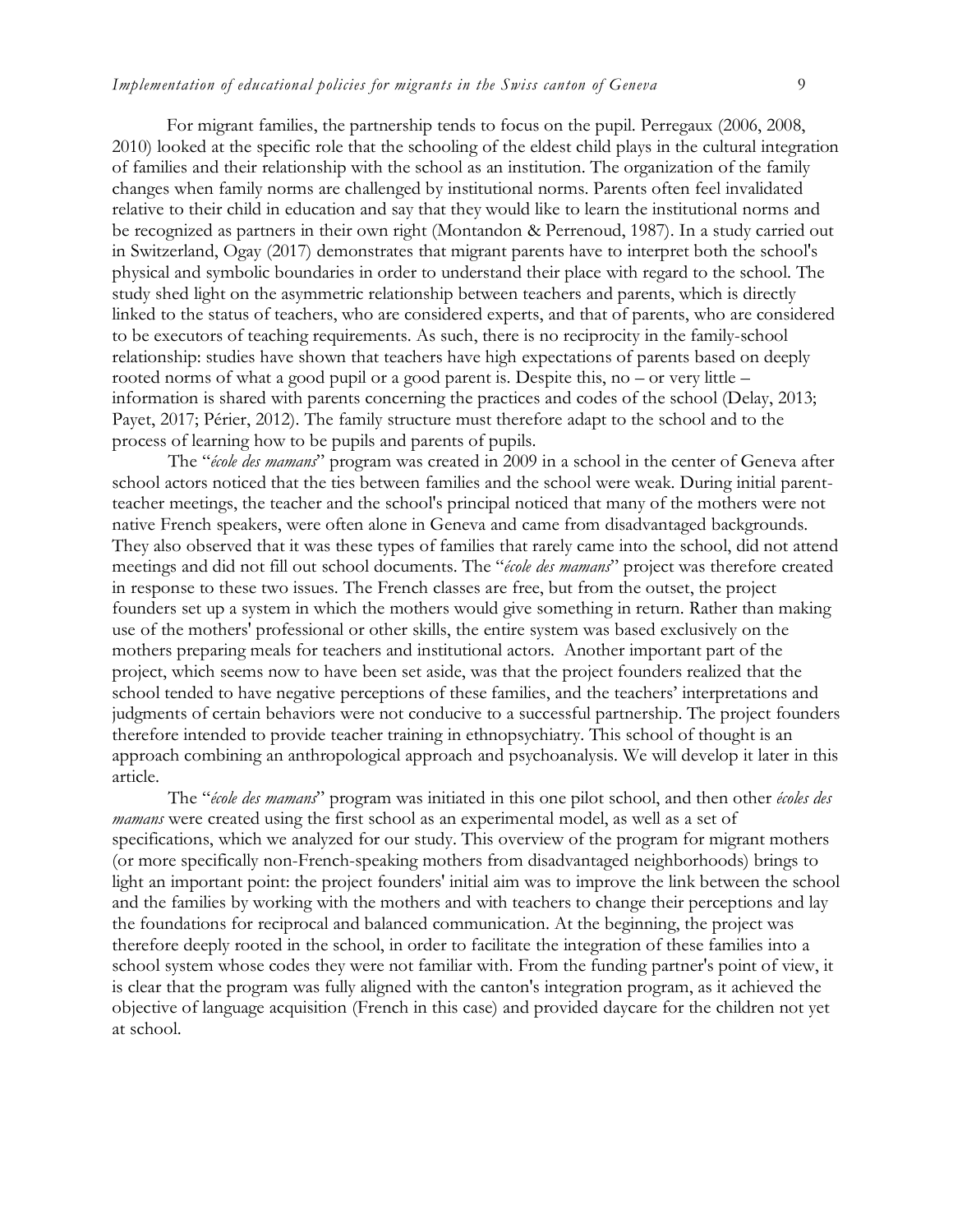Concretely, the program is run through small structures within some of the primary schools in Geneva canton<sup>8</sup>. It is aimed at mothers of migrant families with children who are at school or who will soon start school. School's principal or teachers themselves usually create the *écoles des mamans*, however they have to be run by associations in order to receive funding from the cantonal integration office<sup>9</sup> and the City of Geneva. The cantonal integration office is in charge of implementing integration policies at the cantonal level by translating federal guidelines into local mechanisms. At the time of our study, there were four *écoles des mamans*. Based on the framework put forward by the Department for Public Education,<sup>10</sup> which was the project's initial funding partner, the *écoles des mamans* have two main objectives. The first one aims at helping non-French-speaking mothers from disadvantaged backgrounds to more easily follow their children's education by giving them a better understanding of the Geneva canton's school system. The second one aims at helping them to learn French in order to integrate into social life in the canton. The project aims to strengthen the link between school and families by bridging the gap between the mothers and their children's education and to provide activities that those mothers can participate in to reduce their isolation and make use of their skills. The project includes French-as-a-foreign-language classes, with between one and three classes a week during school time. A daycare facility is available during the French classes for mothers with smaller children.

By analyzing this program, our aim in this article is to answer the following questions: How is a federal policy to promote the integration of foreign nationals implemented at the local level? If policy texts are drawn up at the macro and meso levels, will this prevent decoupling with the practices on the ground, as is often observed with public policy? Or is there still decoupling at the implementation level? And if there is, how can it be explained?

#### **Methodology**

This study was conducted using a mixed qualitative approach involving the analysis of legislative texts, semi-structured interviews and observations. The various officials texts studied are listed in the table below. They represent different levels of decision: cantonal government, cantonal integration office, local associations.

The methodology has been built to assess the compliance of the initiative *l'école des mamans* with the official texts of the cantonal office of integration on a double perspective. On one hand, it analyzes the compliance of the project with the official texts on a theoretical ground and on the other hand, it analyzes the project's implementation by local actors.

After an analysis of the official texts, interviews and observations, data have been analyzed through a thematic grid according to three main dimensions: project coordination, vision of the project and strategical objectives. Gathering and analyzing data in the texts and on the field has allowed us to put in perspective public policies at macro and micro levels.

At the time of the research, the initiative was implemented in four different schools in the canton of Geneva. The interviews and observations have been carried out along a period of four months in the four schools. As stated before, every *école des mamans* is part of one primary school

<sup>8</sup> Schools with high rates of migrants population.

<sup>9</sup> The Office for the Integration of Foreign Nationals, set up under the cantonal integration program, works to promote social cohesion and the integration of foreign nationals based on the values of the Geneva and the Swiss federal constitutions, through projects and initiatives conducted in partnership with local associations and organizations.

<sup>&</sup>lt;sup>10</sup> Geneva canton's Department for Public Education, Training and Young People ran the program until the cantonal integration office became the project's new funding partner.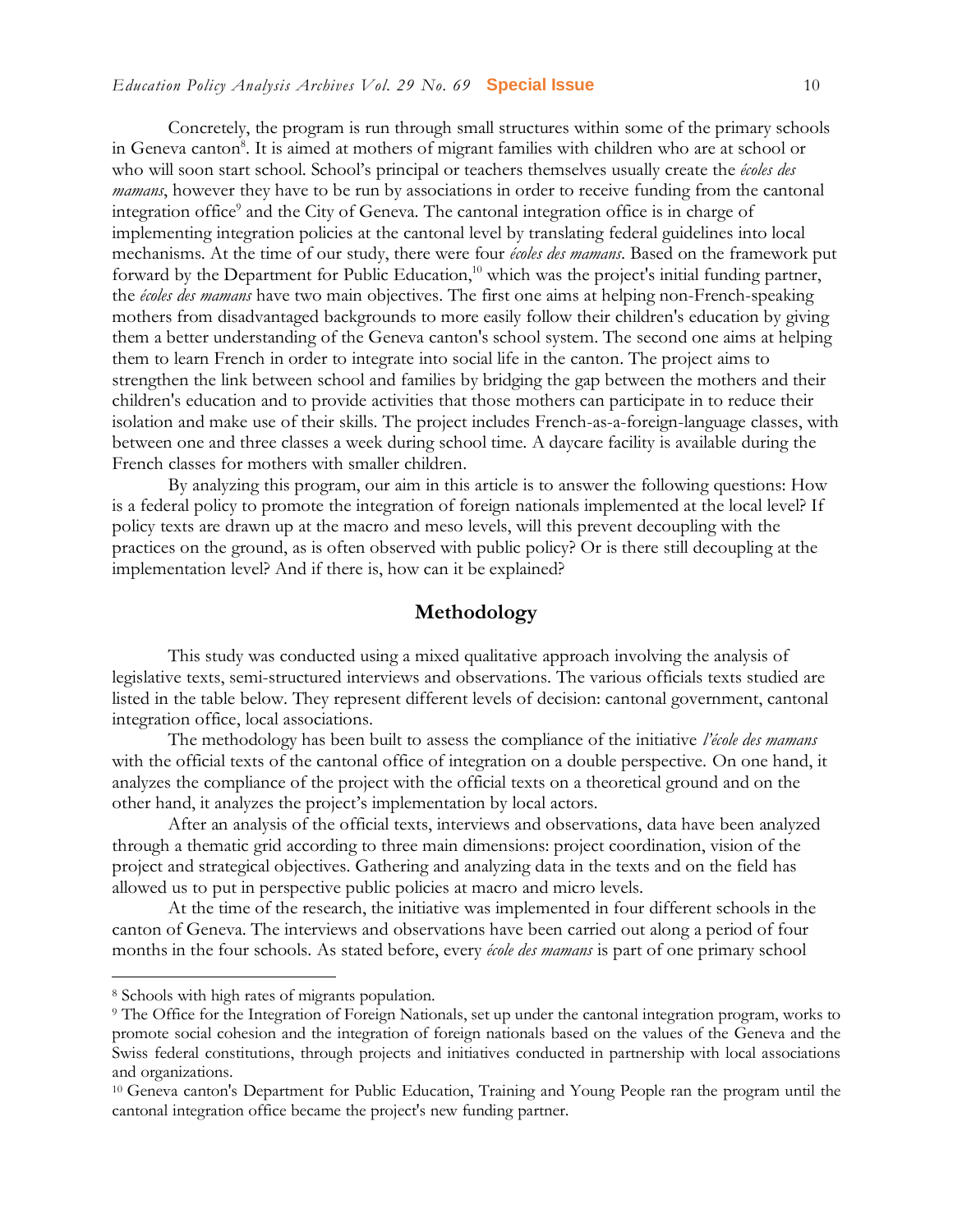with a population characterized by low socio-economic background families. The same categories of actors have been interviewed in every schools: institutional coordinators, *école des mamans* project coordinators, schools' principals, school's teacher, French teachers dedicated to the initiative, daycare managers dedicated to the initiative and mothers. During the research, 38 interviews were carried out including four focus group with mothers (29 mothers) for a total of 68 persons interviewed. The observations have been carried out in five French classes as well as five sessions of daycare during the French classes, including at least one in every schools.

#### **Table 1**

*Legislative texts analysed*

| LEGISLATIVE TEXTS AND GUIDELINES ANALYZED                             |
|-----------------------------------------------------------------------|
| Specifications drawn up by cantonal government                        |
| Guidelines drawn up by the cantonal integration office                |
| Cantonal Integration Program (PIC) II (2018–2021)                     |
| Articles of incorporation of the four "école des mamans" associations |
| Reports by the four écoles des mamans (2016/2017)                     |

The interviews and observations were conducted based on the central themes of the program. We chose to use, as the basis for our work, the themes set out in the project's initial specifications, which the Department for Public Education submitted to the associations setting up one *école des mamans*. There are two reasons for using the specifications as the framework and common thread throughout the interviews and observations. First, the specifications were drawn up and used at the start of the project and therefore provide information on how the project evolved relative to its initial goals and design and its current implementation. Second, they cover all aspects of the program, both in terms of project management (e.g., identifying needs, association support, budget, monitoring and evaluation) and in terms of the program's vision and strategic goals (e.g., target group, goals, services in return and networking). In addition to these themes, we looked at the origin, sense, extent and evolution of the project and its relevance. One grid was developed for the interviews and another for the focus groups involving mothers taking part in the program.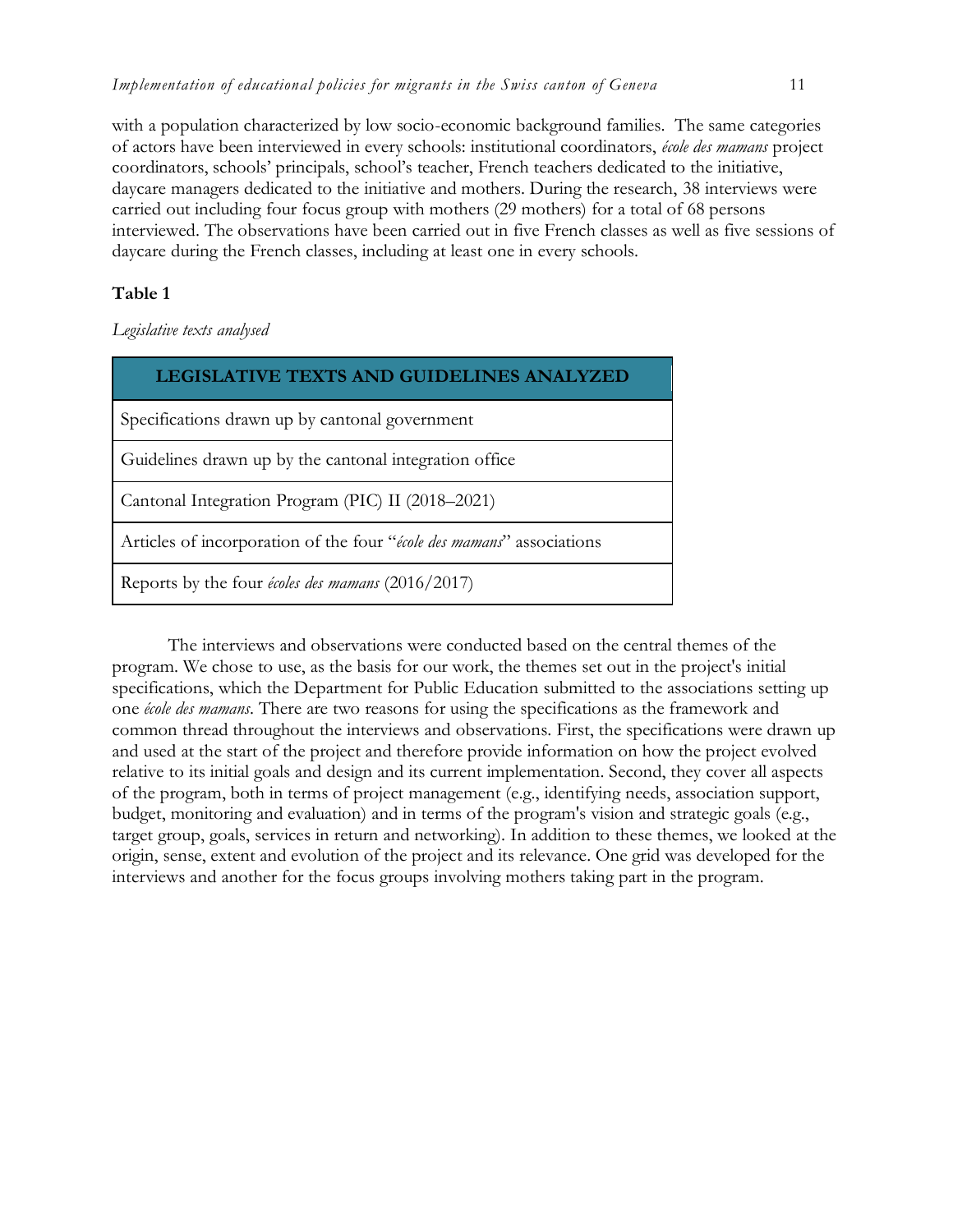#### **Table 2**

*Description of the semi-structured interviews*

| <b>SEMI-STRUCTURED INTERVIEWS</b>                                                                |                                                 |                                                                                                                             |  |  |
|--------------------------------------------------------------------------------------------------|-------------------------------------------------|-----------------------------------------------------------------------------------------------------------------------------|--|--|
| <b>Institutional level</b>                                                                       |                                                 |                                                                                                                             |  |  |
| Funding partners<br>School project leads<br>Municipal project leads<br>Association project leads | Project managers,<br>coordinators, etc.         | Nine individual semi-structured interviews                                                                                  |  |  |
| <b>Operational level</b>                                                                         |                                                 |                                                                                                                             |  |  |
| Schools / establishments                                                                         | Principals and<br>teachers                      | Nine individual semi-structured interviews                                                                                  |  |  |
| Program                                                                                          | Program heads,<br>teachers, daycare<br>managers | 12 interviews, including eight individual interviews<br>and four focus groups                                               |  |  |
|                                                                                                  | Mothers                                         | Eight interviews, including four individual<br>interviews and four focus groups (29 people<br>included in the focus groups) |  |  |
| Total: 38 interviews and 68 interviewees                                                         |                                                 |                                                                                                                             |  |  |

Two observation grids (one for the French classes and one for the daycare facilities) were drawn up to ensure that the observation criteria were the same for the different places visited.

#### **Table 3**

*Description of the Observations*

| <b>OBSERVATIONS</b> |                             |               |  |  |
|---------------------|-----------------------------|---------------|--|--|
| French classes      | Five teachers               | Five sessions |  |  |
| Daycare             | Nine supervisors            | Five sessions |  |  |
| Meals               | Participated in three meals |               |  |  |

We identified the people to interview based on their involvement at either the institutional or operational level. The institutional level refers to those working either within the municipal authorities or the funding partner. The municipal authorities are responsible for ensuring that the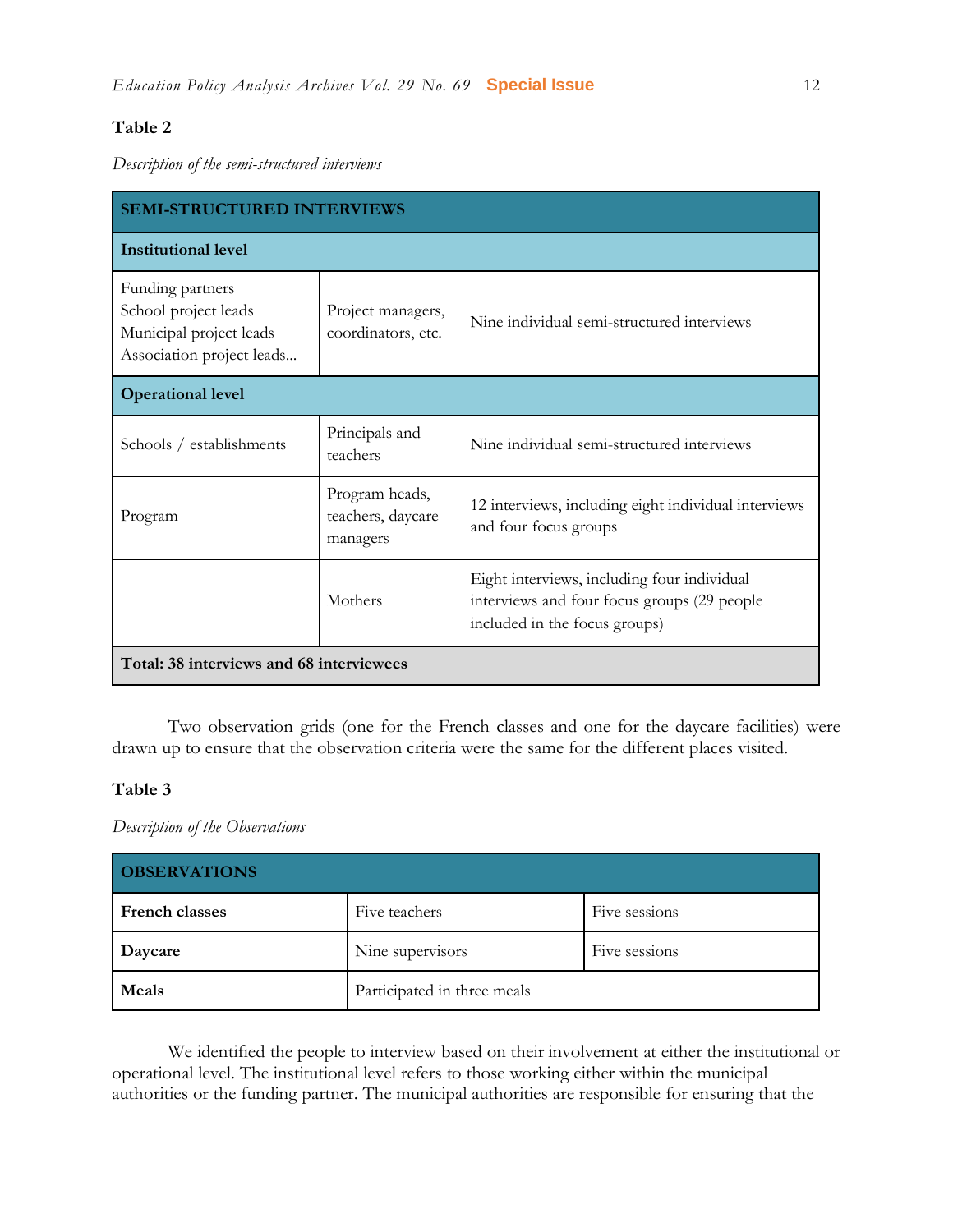cantonal integration policy is implemented, while the funding partner is the project's sponsor. The operational level includes those involved on the ground (i.e., principals, teachers, association workers and the mothers themselves). Observations took place during the French classes, with one observation per teacher. In the same way, the daycare facilities were visited while the French classes were being observed. Taking part in the meals provided direct and participatory observations. The observation has been carried out during three different meals in three different schools (the last school did not plan a meal during our observation period). We participated in these meals like any other participants such as the schools' principals and schools' teachers for example. Thus, the analytical grid was created based on three themes that were identified as relevant: project management, the project's strategic goals, and the project's impact.

## **A Theory-grounded Project in line with Federal Policy Guidelines but Decoupled while Implemented**

The project's main aim is to enable mothers to learn more about the Geneva school system in order to strengthen the ties between schools and families (in this case, mainly through the mothers). This therefore goes beyond the primary objective set out in ICP II, which prescribes the development of "French courses for communication and integration."

The literature shows the need to develop postures and projects to remove the implicit school rules, a condition for effective collaboration between parents and education professionals. Périer (2012) thus explains: "reaching the status of partner involves understanding and appropriation of the 'user manual' and rules of interaction'<sup>11</sup> (p. 87). Passing these rules on would appear to be a prerequisite for any balanced collaboration between schools and families.

 Lahire (1995) also shows that academic success is linked to the level of harmony that exists between school and family life, in other words whether there is dissonance or consonance in "the forms of social relations in interdependent networks." <sup>12</sup> The "*école des mamans*" program, which enhances the mothers' understanding of the system and the people involved, helps to build the foundations for a partnership between schools and families.

The *école des mamans* could be part of this movement to seek symmetry and equality in information. Yet we will see that its implementation moves it away from a balanced partnership. We observed a change between the project's initial vision (as per the specifications) and the funding partner's vision (as per the cantonal integration office's guidelines and PIC II) and variations in how the project was implemented in different *écoles des mamans* (based on the articles of incorporation and reports drawn up by the associations). The initial specifications explain why there might be this disparity in the documents gathered from different *écoles des mamans*: There was room for the implementers at different levels to interpret the project requirements. There were also varying perceptions of the project's goals: some considered the focus to be on the mothers, while others thought the focus should be on the mothers and the children.

#### **Were the Project Goals in line with the Policy Guidelines and with Local Practices?**

All of the associations studied used the pilot school as their model when creating their *écoles des mamans*. The project founders' initial aim had been twofold: to promote links between migrant families and the school through the mothers by improving communication (i.e., through French classes, information about the Geneva school system, and social integration within the

l

<sup>&</sup>lt;sup>11</sup> Translated by the authors

<sup>12</sup> Translated by the authors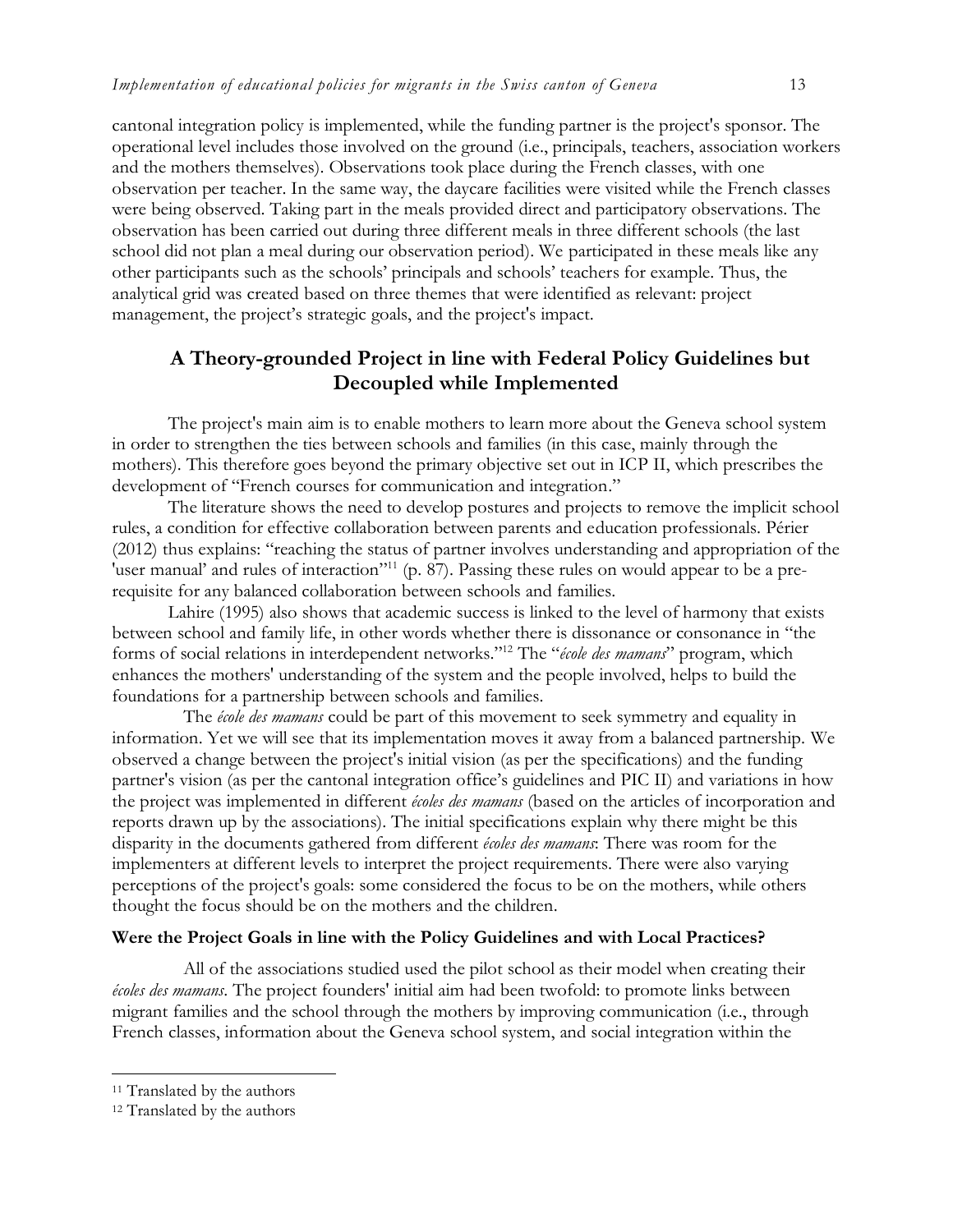neighborhood) and to provide teachers with training to help them change their representations of migrant families. As we have said, the project founders had noticed that teachers often had a prejudiced vision of migrant families. That was why training in ethnopsychiatry was initially offered to the teachers. The aim of that training was to help teachers understand the cultural issues at stake and reduce prejudices. The teachers who had taken the training felt that it had had an impact on their way of thinking about the parental involvement of these families, as it had questioned their narrow vision of those families. However, we can mention here the risks of such training with educational actors and social and associative workers. The possible exacerbation of cultural differences -to explain the behavior of these families- entails a risk of essentialization and reification of the culture and overdetermination of the cultural dimension (Fassin, 2000). The objective of such an action lies on the contrary in a need to deconstruct stereotypes and prejudices attached to the real or supposed culture of these families. The current systems no longer offer any training for the professionals involved, nor for the teachers of the school in which the system is located. This shows that this project, initially designed in close interaction with the schools, has changed in nature. Even though the french classes are physically located in primary schools, they have in fact only a relatively weak link with the establishments, in certain schools the French lessons are the occasion to read the official documents of the school or to answer at the teacher's request for a meeting, some mothers are sometimes invited to go and read poems in class.

Yet, during our interviews, some people from the schools still spoke of migrant families using derogatory language: the beneficiaries didn't make enough effort to learn the language and venture out of their community even though they were responsible for their own integration, and institutional stakeholders should require more from them. <sup>13</sup> During interviews, most of the mothers assert they come to the program to learn French. When asked about their project after *l'école des mamans* (that lasts only 2 years), they all answer that they want to continue learning French to be more autonomous in their daily life and to be able to help their children with school homeworks. They emphasize the fact that the group level in French was heterogeneous and that most advanced students had to learn the basics over and over with no opportunity to further improve their level. They also stress they found it unacceptable for women not to come on a regular basis: Katryn<sup>14</sup> from Kosovo told us "either you take it seriously or you do not come. Other women are waiting to be part of the program." All of them told us that for them it was more than a French class. It was an opportunity to develop social relationships especially for those newly arrived in Switzerland or with no family or friends from the same community. This result shows that women are aware of the issues at stakes for their own integration (especially at the social level) and that actors oversimplify the reality by reducing their vision of women migrants through the scope of their own norms and prejudices.

Other actors think that the program should not be open to fathers, using gender prejudices as their argument: fathers are better integrated in society and already speak French, and they wouldn't let their wives take French classes if they were mixed<sup>15</sup>. It should be noted that the focus groups with the mothers involved in the program only very partially corroborated these hypotheses. As a matter of fact, we have observed two different discourses. The first one gives the same conclusion. Women told us they feel more comfortable to be in class with women only. For example, Fatoumata from Burkina Faso said "my husband would not like me to be in class with

<sup>13</sup> Extracts from interviews

<sup>14</sup> All the mothers' names have been modified for the purpose of this article.

<sup>&</sup>lt;sup>15</sup> Extracts from interviews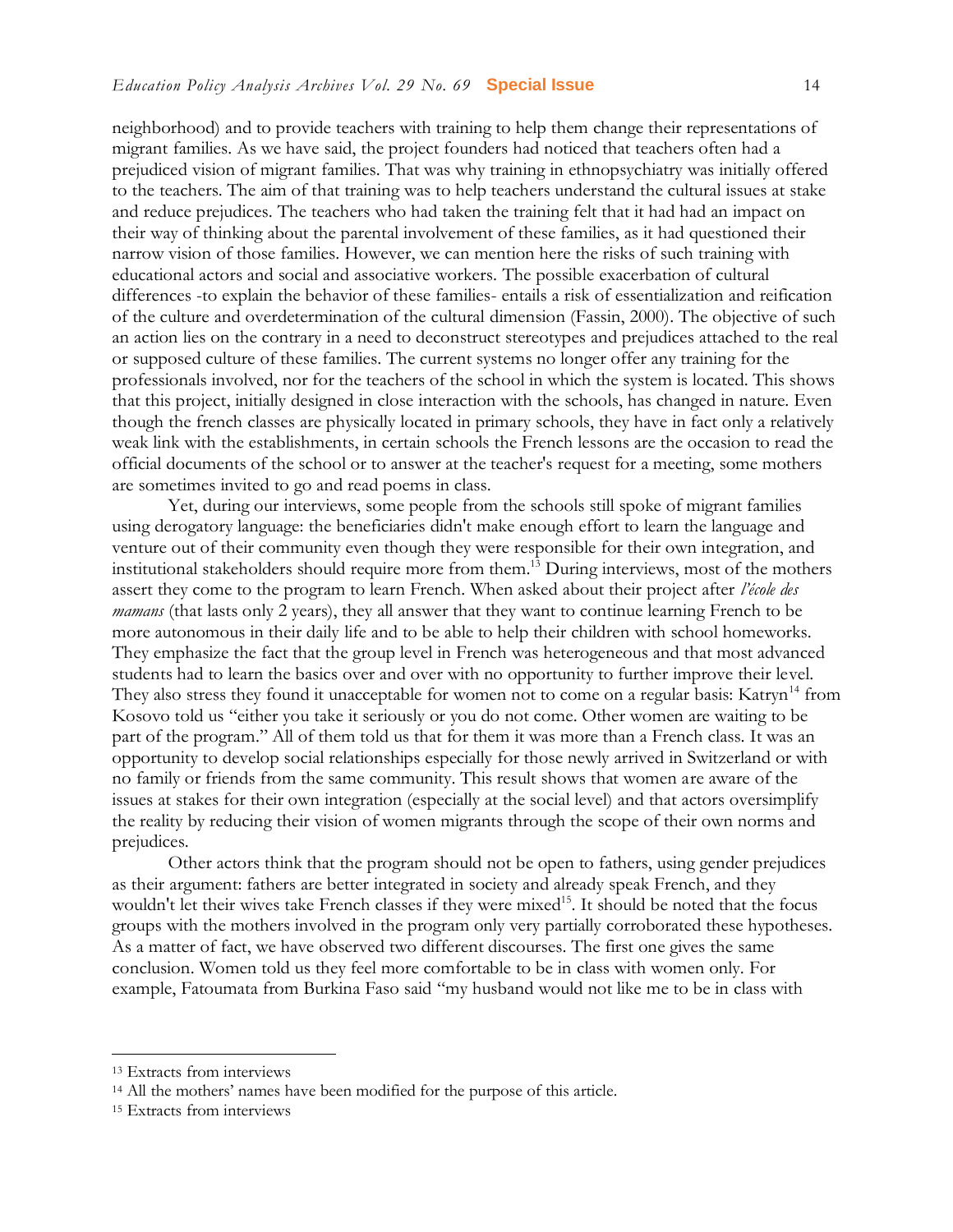other men" or Salma from Morocco, "if our husbands are there we do not want to talk" and finally Nuray from Turkey says: "my husband has a tough mentality."

However, other women of the program wonder why men are not part of the project as school should be a shared preoccupation for both parents. For example, Sara from Togo told us "my children keep asking me why daddy is not at the *école des mamans*, I told them he should come too."

The discourse of the field actors (project coordinators and French teachers) does not reflect the diversity of these women profiles and illustrates a reductive thinking scheme. They overinterpret women motivation or personal situation on the basis of a normative behavior they should have, according to their own criteria.

Another notable difference was the daycare facilities for the younger children when their mothers were taking French classes. This was initially designed as a merely logistical service so that the mothers could attend their French classes. But in addition to the mother-centered focus, the new funding partner (i.e. the Cantonal Integration Office) introduced a socio-pedagogical component for the children in order to get them ready for school and facilitate their integration into the local school system. In terms of implementation, we observed that the different *écoles des mamans* did not implement this component in the same way. Some of the projects did not accept this paradigm shift and continued simply to provide a daycare facility. Others set up a pre-school facility similar to the pre-school system run by the City of Geneva, which included work on the social and educational integration of children, in line with federal, cantonal and local directives on the education of migrant children. During our inquiries, we observed the daycare facilities of each association. While the play areas are similar, the way the children are taken care of is different. In some facilities, the children were left to play under the supervision of adults. In others the children's time was more structured, with games, learning activities and discussions: they would arrive, have some free or structured playtime depending on their age, spend some time on benches to talk in French, sing songs, read a story or play a group game, and then have snack time.

The interviews and observations also revealed that the French classes were conducted in two very different ways. In some projects, the classes were very academic and centered around a teaching manual and reading, vocabulary and grammar exercises. The classes were very passive and took primarily a lecture format. In other projects, the classes involved a variety of materials to help the mother learn to communicate with the school and other organizations in the neighborhood. The classes covered grammar and vocabulary and included practical exercises using actual documents received from the school. The mothers would, for instance, analyze children's books so that they would be better equipped to help their children with their homework. Use of this impromptu teaching material can be considered an actionable teaching approach that uses task-based language learning to help the learner become a social player (Rosen, 2009). We observed numerous exchanges in these classes. The French-as-a-foreign-language teachers and mothers co-constructed the learning experience: the mothers brought documents from school that they wished to have explained to them, or they asked the teachers to create templates they could use for school (e.g., an absence letter, or a request for a meeting).

We therefore observed different practices on the ground in both of the project's components. This can be explained by another observation. The projects were set up based on two different management approaches: for two of the projects, an association linked to each school had been created specifically for the project, while the other two projects were managed by an existing association that works with migrants on a number of projects but is not directly linked to the schools. During the interviews, these two approaches were discussed: for some, it was crucial that the association be part of the school to ensure the mothers and their children could be closely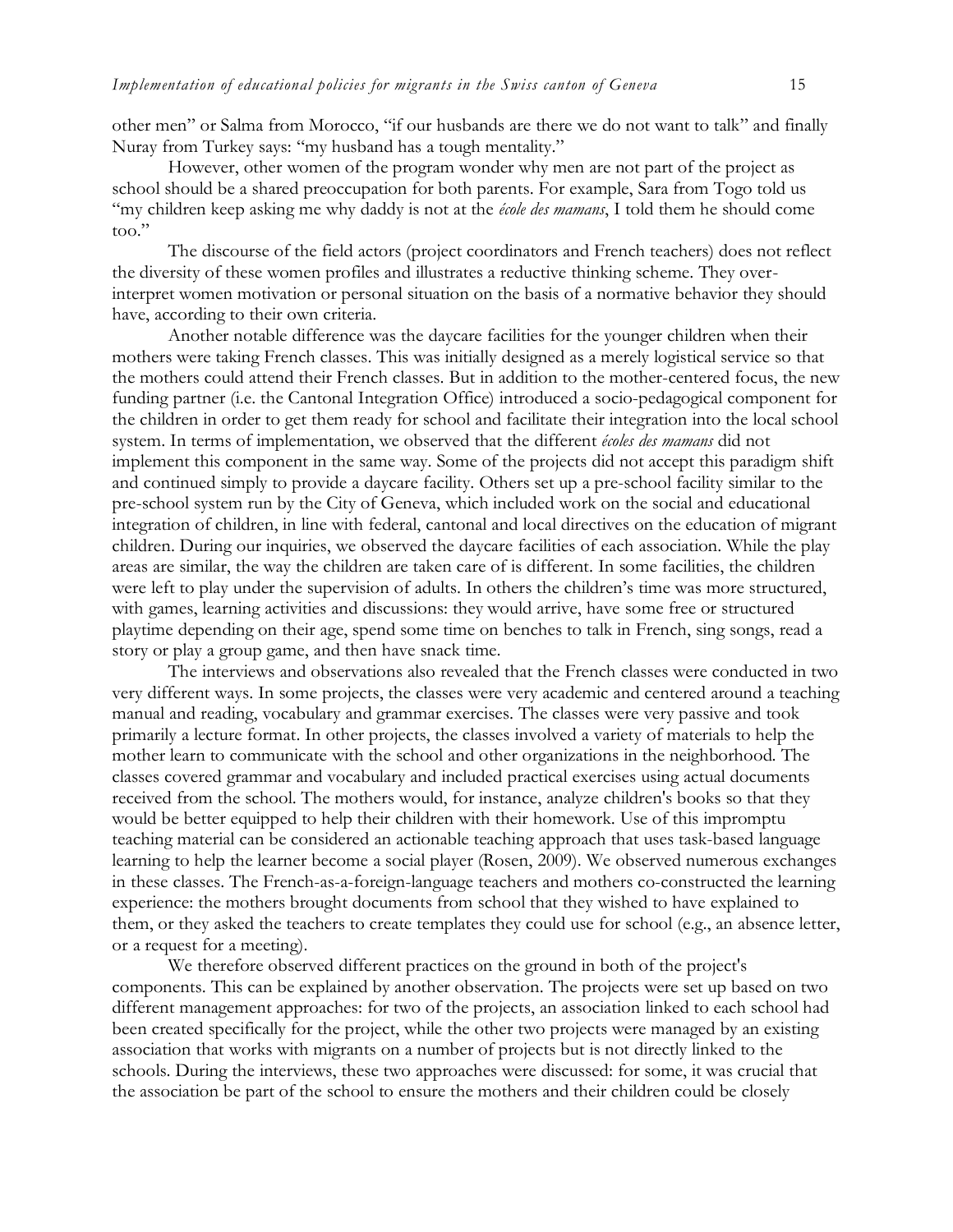supported and to involve teaching committees. They considered that the teachers were best placed to know the families in question and the challenges regarding the relationship with the parents. For others, an external association seemed like the natural choice given the extent of the administrative work. In these cases, the school principals believed that the project had to be managed by an outside association to ensure its continuity.

Our observations revealed the impact of these two types of management: the daycare component was not implemented in the same way, and the quality of the French classes for the mothers was not the same. Paradoxically, when the schools managed the associations, the quality of the French teaching was lower and the daycare component did not include a socio-pedagogical approach to facilitate the children's transition to school. On the other side, the projects run by the migrant association worked to prepare children for school by forging close partnerships with preschool facilities in the city, and provided high-quality French classes to the mothers. There are two opposing approaches here: for some, the aim of the French classes is to educate the mothers, and the daycare is simply a logistical tool, while for others the French classes are an integration tool, and working to integrate the children is a separate goal.

These findings show that, despite the initial shared goals, which were aligned with the official texts governing migrant education, each project was implemented differently because of varying points of view across the associations.

#### **Implementation by Local Players: Prejudices and Paternalism**

Our study has shown the different ways in which the "*école des mamans*" project is implemented depending on who was in charge of implementation. There are two reasons for the diverging approaches: the project guidelines are vague in places, leaving room for interpretation, and there are no project monitoring tools. Two findings (the selection of beneficiaries and what they had to provide in return for the French classes) illustrate the underlying tensions that can occur when there is too much room for interpretation, especially concerning projects for migrants, as social representations of this group can be strong.

In the project guidelines, the beneficiaries are selected based on the following criteria: non-French-speaking mothers who are either isolated or in a disadvantaged situation. But the terms "isolated" and "disadvantaged"<sup>16</sup> are not defined. In reality, the project managers interpret this as they see fit and select the mothers exclusively on the basis of their being non-French-speaking, which they consider by default to mean they are also disadvantaged (these projects are run in impoverished neighborhoods). While this lack of precision in the guidelines does not necessarily cause difficulties for those running the projects, it can lead to the risk of categorizing the non-French-speaking women involved in the project. There is a risk of social categorization (all of the mothers are by default perceived as disadvantaged). There is a risk that their pre-migration education in their country of origin is not taken into consideration (i.e., their education and qualifications in their language of origin are not taken into account). Finally there is a risk that these women's skills are not recognized (except for their cooking skills, for instance).

In reality, the mothers that we met came from various social and economic levels and considered themselves disadvantaged to varying degrees. And these two factors were not necessarily correlated: mothers from more advantaged backgrounds may feel isolated, while others from more disadvantaged backgrounds may be integrated into their neighborhood or in regular contact with family and friends, who are generally from their community, while others arrived in Switzerland alone and then got married and don't have a network in the country.

<sup>16</sup> *Isolation* and *précarité* are the terms used in the original French.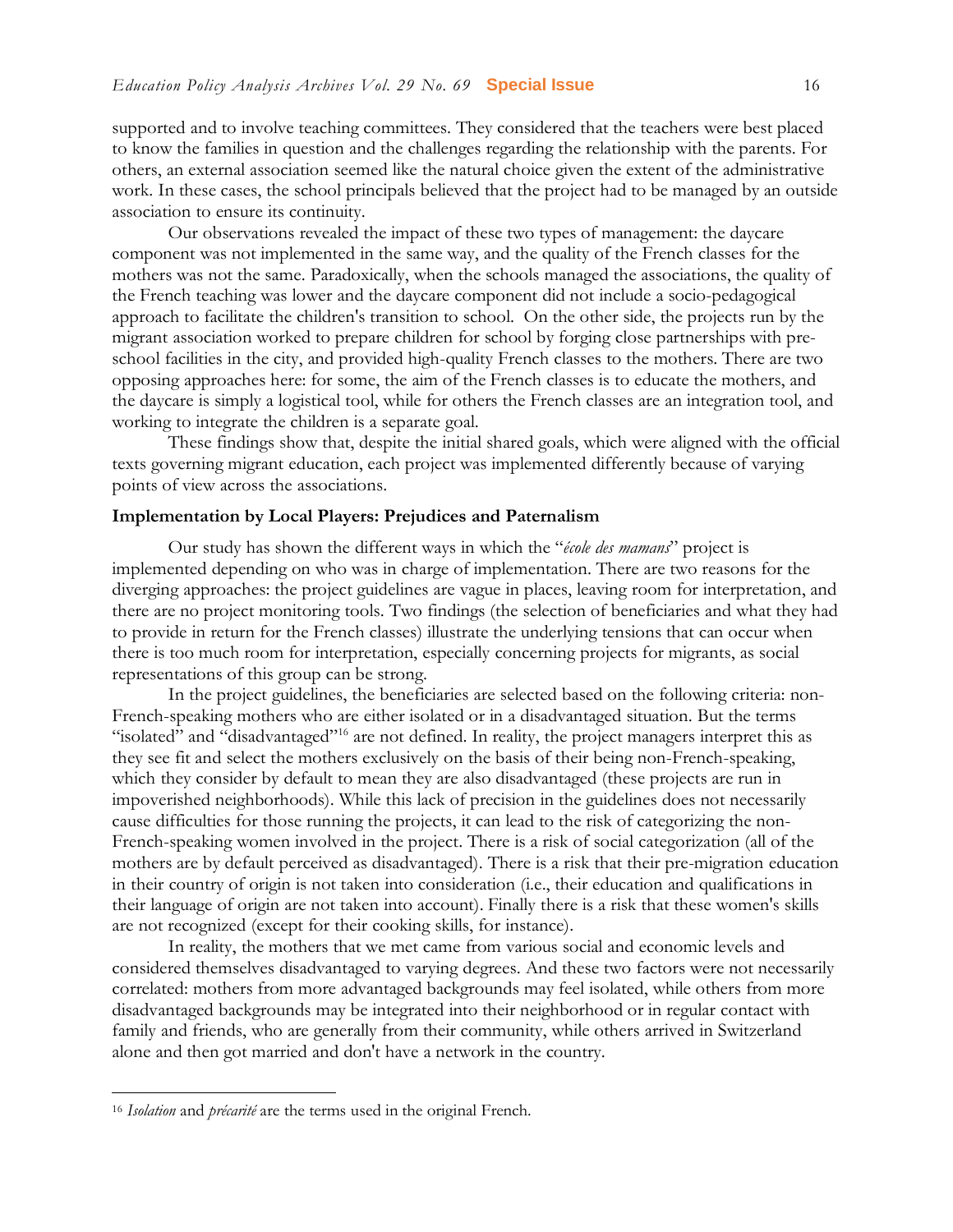The beneficiaries get free French classes and in return they have to prepare a meal for the project team and the teachers of the school involved. This exchange raises two questions: Does there really need to be something in return? Are there not other ways to make use of the women's skills in a less stereotyped way? To answer the first question, we need to look at the integration processes that migrant populations have to go through. These processes are costly for the families, both symbolically and socially. The idea of having to give something in return sidelines the work already being done by these families and is probably rooted in a psychologization of the process. Of course, what they provide in return could be considered a form of gift designed to maintain the balance between the different parties – a form of reciprocity.

The issue of gender stereotypes also came up in our interviews. The institutional partners were not in favor of this system of providing something in return, which they considered contradictory to the country's integration-related values. They believe that the mothers should be recognized simply as parents. Those on the ground, however, think of it first and foremost as "an activity that the women enjoy doing" that enables the implementers to discover dishes from the mothers' countries of origin: "the idea is to adapt to the mothers' culture to avoid a separation."<sup>17</sup> Their words focus on the fact that the women's cultures of origin value cooking as a skill. These different perceptions need to be thoroughly deconstructed. The view that the supposed cultures of origin highlight women's domestic skills means that there is a risk of cultural reification, with the women remaining locked in roles that are not valued socially.

Furthermore, our observations showed that the format of the meals puts the mothers in a situation that reflects the implementers' social representations of them and even infantilizes them. Meal preparation consists in elaborating a handwritten invitation for the school teachers (sometimes with colors and illustrations similar to a child exercice). Then, on d-day, mothers prepare their meal at home and bring it to schools. Before starting to eat, they have to present and then describe the dish that they have cooked and some also have to prepare another activity (e.g., reading a poem in French or playing a French-language game). Most of them told us that during the meal they do not really talk to the teachers but mainly with other mothers of the program because "they all have more or less the same level in French and [they] feel more at ease" says Leyla from Syria. In reality, this format creates asymmetry in the relationship between the mothers and the other people present at the meals. The findings of our interviews and observations are directly aligned with the literature studied. The literature demonstrates that associations, like social workers (Garcia 2014; Giuliani, 2009), tend to show paternalism towards migrant women (after the spoken presentation by these mothers, the other people there reacted by saying "they're so sweet,"<sup>18</sup> an expression usually used to describe a child) and to give them activities or make use of skills that maintain them in their family role (i.e., looking after the children, cooking and doing housework; Choffat et al., 2014). During our interviews, those involved repeatedly talked about the mothers thanking them, being very grateful, expressing their gratitude and being appreciative to the French teachers. This view is aligned with the idea that the institutions take a paternalistic approach to the female beneficiaries of the program. When we talked with the mothers, they also told us how grateful there were for the teachers' involvement. They are able to identify their own progresses, Fatiha from Sudan says "I feel more comfortable when talking to my son's teacher" or Leyla from Syria said "I am not scared anymore to go to the doctor or to ask for my way in the city center." Yet they do not acknowledge their progresses as the result of their own merit but rather as a result of the dedication of the French

l

<sup>17</sup> Extracts from interviews

<sup>18</sup> *Elles sont choux!* in the original French.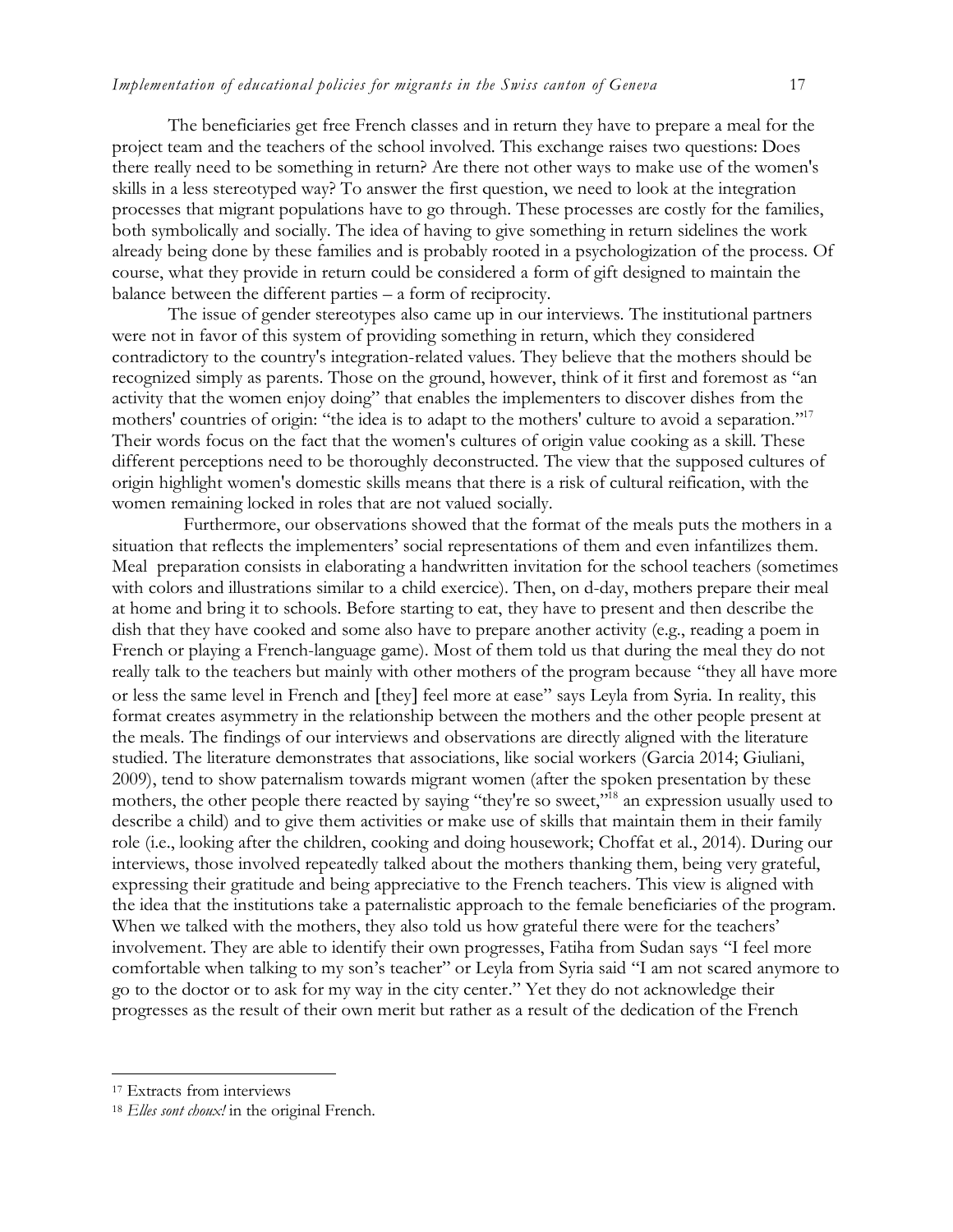teachers. Regarding the meal, most of them told us "they love it" and that cooking was one of their favorite activity.

These results show how they are submitted to paternalism and how they are accepting a model treating them as children. In addition, there is a folklorizing vision of the culture of origin of these mothers that can also be observed in the school field. The preparation of meals is not specific to this project: we can find it in certain educational activities in schools or, for example, within the framework of development projects around the idea of citizenship in "neighborhoods" (Palomares & Rabaud, 2006). The analyzes made by Palomares and Rabaud of the latter show that the use of cooking activities by "mothers" is part of paternalistic postures. Following the example of the *école des mamans*, the authors identify speeches according to which these mothers are locked in the private sphere and this kind of projects is an opportunity "to leave their homes" locked in their roles of mother and their domestic role.

Krasniqi Malaj (2015) adds that society in general considers these women to be low-skilled. Yet, the interviews with the mothers showed that they come from very varied social and professional backgrounds and that they have many other skills that they could have made use of in exchange for the French classes. Many of them, for instance, speak several languages. And while many of them are stay-at-home mothers, some had previously held jobs in accounting or finance, and others did admin for their husbands' companies. The mothers could have done other things than cooking in return for the French classes, such as working with teachers on plurilingual projects (some mothers were already involved in this type of project).

#### **Discussion and Conclusion**

In a federal system, legislative mechanisms and powers are fully integrated across several different hierarchical levels. In Switzerland, the idea of integration, and how it should be achieved by local mechanisms, is consistent across federal legislation and cantonal policies. In other words, the classic vision of integration conveyed in federal texts is found in cantonal texts and aims. However, observations in the field show a locally variable discrepancy between the objectives set and the way in which they are implemented.

Rather than ensuring that implementation is adapted to local needs, those goals bring to light contradictory ideas of integration processes and prejudices about the mothers' culture. In this article, we have demonstrated not only that decoupling occurs, but also the many forms it can take. Sometimes, those involved seem to rework the vaguer parts of the legislative texts, which they don't always agree with; and sometimes their own attitudes towards migrants distance them from the spirit of the law without their representations explicitly being called into question. At the end of our reflections, it therefore seems to us that the case we are studying here is more a matter of loose coupling than of decoupling. The LEI's format, which is ultimately not very prescriptive, allows the development of flexibility and interpretation for local actors. In addition, there are weak monitoring and management tools at the cantonal level. This is in line with the principle of subsidiarity on which Swiss law is based, as we explained at the start of the text. On the other hand, this explains the various forms that the devices have taken and the developments since their creation giving local implementers a lot of flexibility in defining the mechanisms. The implementers are numerous and have a large amount of autonomy, which means there is a lot of room for the texts to be interpreted differently, especially as nothing is done in advance to address the implementers' attitudes and prejudices. This can be seen in the ways in which the different projects are run and what is offered to the mothers and their children. As a result, the paternalism and prejudices regarding migrant families continue.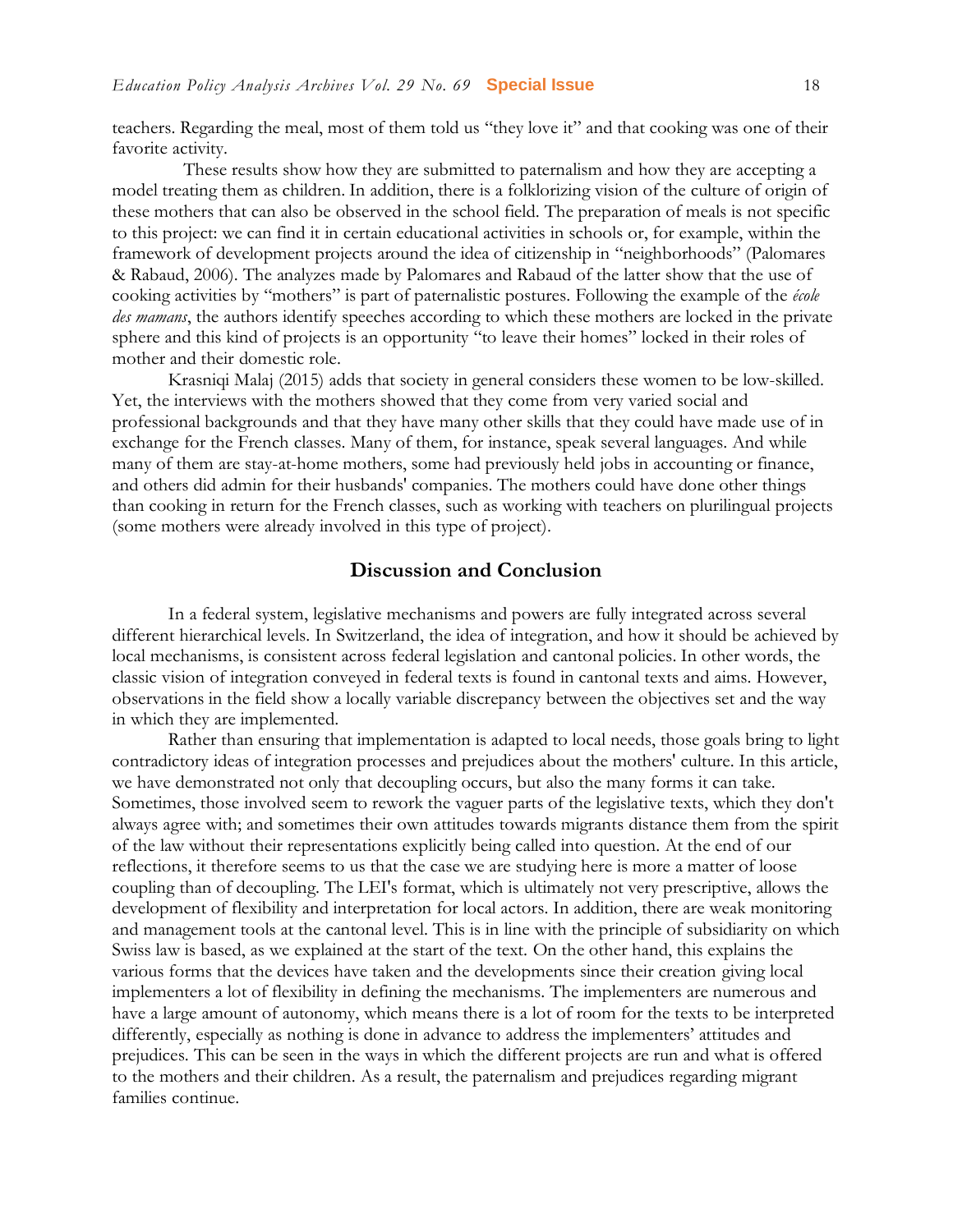Palier and Surel's '3I' approach allows us to understand how the three dimensions occupy a respective variable weight. At the institutional level, the guidelines are relatively consistent, although the view of integration is not always in line with the implementers' representations. We might add that these differences in how the projects are run can be explained by the lack of any kind of monitoring mechanism and the fact that the projects are run very locally (by associations).

In terms of interests, the local implementers focus more on the experimental, do-it-yourself approach used at the outset than on the changes that were brought in when the project was taken over by a new funding partner. And as we have already noted, there are major tensions between the professional identities of the groups involved: social workers, teachers and association members.

Finally, the 'i' for ideas has a strong weighting, as we have seen with regard to the implementers' perceptions of these families. Integration conceptions oscillate between two visions. At federal and cantonal level, official texts take a linear approach based exclusively on the individual who is summoned to integrate, notably through language acquisition - for economic integration purposes – but without taking into consideration the efforts of reshaping/restructuring of the host society. At the local level, integration conceptions go beyond the issue of language. However these conceptions tend to reify the culture of individuals by assuming that it is their duty to educate, or even 'normalise' (Giuliani, 2009; Garcia, 2014) migrant mothers considered too far removed from Swiss culture (itself fantasised) and from school culture.

In order to understand the conceptions and postures vis-à-vis migrant populations, we can apply the analytical categories of Grignon and Passeron (1989) in *Le Savant et le Populaire* (Felouzis & Fouquet-Chauprade, 2013). The first category focuses almost exclusively on the social and symbolic domination of migrant individuals (or population with immigrant backgrounds). In an extreme form of this conception, migrants are solely perceived through their experience of racism and discrimination, at the risk of promoting a miserable picture of these individuals and denying them any potential for action. The second category, on the contrary, values culture, solidarity, networks and community. We did not talk much about this category in our research, as it did not lend itself to this type of analysis<sup>19</sup>. However, we know to what extent the previously settled community of origin is an important resource from an identity, symbolic and material perspective. For example, Mathieu Ichou shows how "'neighbours' take on the role of 'providential individuals' who provide support towards the schooling of children, participate in 'the creation of social capital, which is academically profitable for the children of immigrants" (Ichou , p. 245).

Similarly, Claire Schiff (2015) shows how the community of origin constitutes an economic resource and a resource for integration into the community to Sikhs newly arrived in the Paris region. These two examples thus show the capacity for action of individuals and the forms of solidarity that are essential to integration processes, which are not always to be found in institutions or politics, but also in the community. However, these aspects should not be overestimated either, at the risk of lapsing into relativism and culturalism.

Finally, we demonstrate that local initiatives go beyond federal guidelines and requirements. In this regard, it would be more adequate to refer to loose coupling rather than decoupling. French classes were designed by the Confederation as a prerequisite to migrant mothers' integration; they became education schemes for migrant mothers where they are subject to a situation of asymmetry with regard to social workers and the educational institution. Similar observations are made for other populations in precarious situations. The specificity of women migrants' situation lies in the perception by local actors who see their culture of origin as a deficit position.

l

<sup>19</sup> Our research was essentially aimed at understanding the institutional functioning and the evolution of systems, it did not focus on how the beneficiaries experience it, perceive it.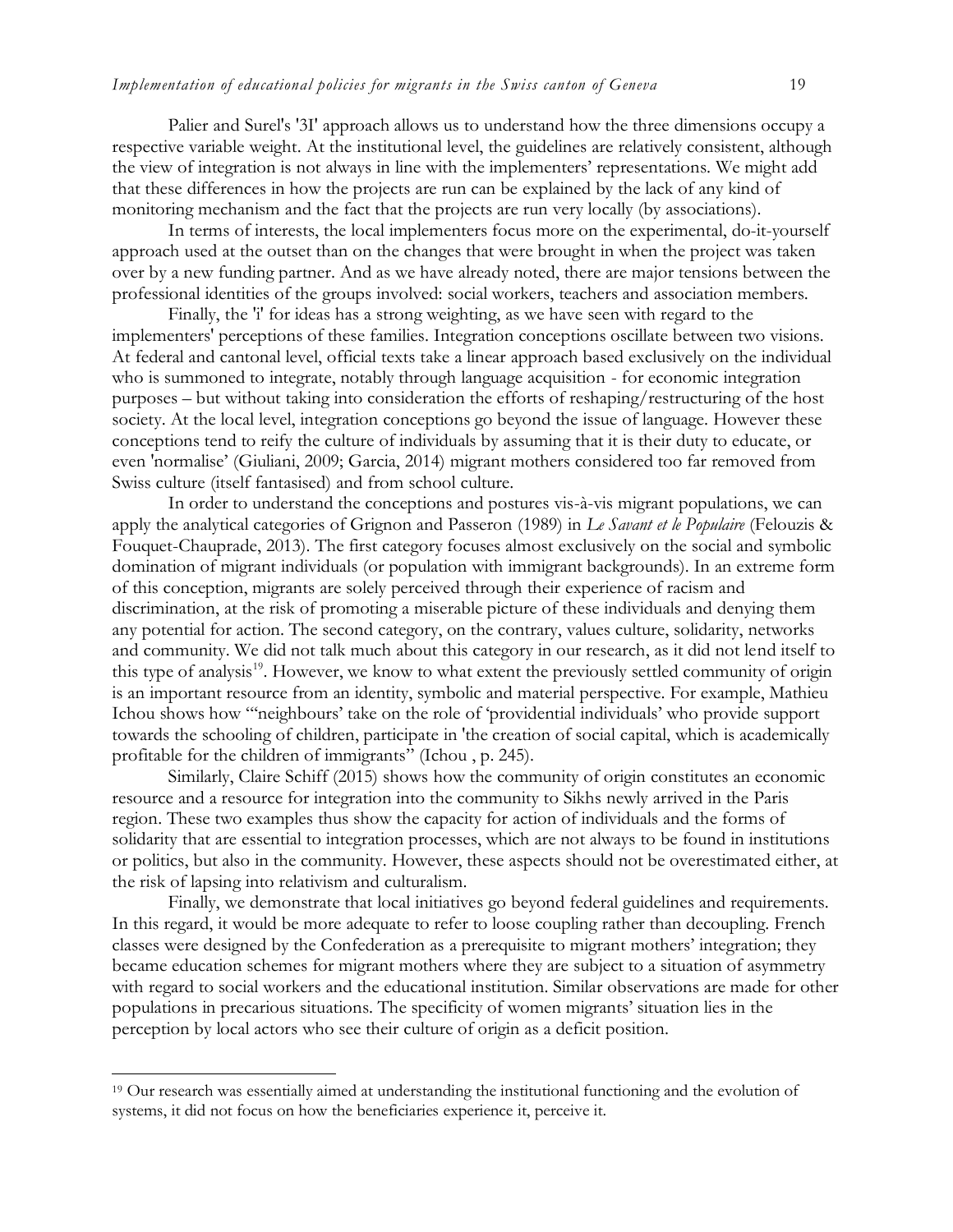#### *Education Policy Analysis Archives Vol. 29 No. 69* **Special Issue** 20

At the beginning, the project was meant to include work with the local implementers and schools on their negative representations, but that component of the project was left aside, giving the stereotypes and prejudices free rein, which created asymmetrical relations between local implementers and the mothers. When dealing with issues such as the integration of migrant families, where approaches and representations can vary so greatly and even clash, there needs to be prior work to address those representations for implementation to be successful. Providing training and deconstructing stereotypes is central in this regard. Training and deconstruction of stereotypes is essential but not sufficient. The intent of the legislator is not neutral either. On the contrary, it vehicles a certain conception of migrant families and of the integration process. Let's not be mistaken: this scheme does not target "all" families newly arrived in Switzerland or in the Geneva area. The Geneva Canton welcomes important migrations of staff members from international organization (WTO, UN) who are not targeted by these policies. Thus, it suggests that these policies are focused to a population with "integration requirements," as stated in the law. What are these "integration requirements"? What are the criteria applied to identify those migrants who have higher "integration requirements" than others? What definition of integration is presupposed? What does it imply with regards to the Swiss society, its evolution and its ability to welcome migrants? These forces are at work in society and require more than a reflection on local actors' prejudices. It's about a more comprehensive political project.

#### **References**

- Akkari, A. (2019). La décentralisation de l'éducation:Pourquoi et comment? *Eduform Afrique Magazine, 8.*
- Barbou Des Places, S. (2010). Les étrangers "saisis" par le droit: Enjeux de l'édification des catégories juridiques de migrants. *Migrations Société*, (2), 33-49.
- Boulenger, S., Gauthier, I. & Vaillancourt, F. (2012). *Déconcentration, délégation et dévolution: Avantages, inconvénients et mise en place*.<https://ideas.repec.org/p/cir/cirwor/2012s-22.html>
- Cardi, C. (2007). La « mauvaise mère » : Figure féminine du danger. *Mouvements, 49*, 27-37
- Chauvière M. (2008). La parentalité comme catégorie d'action publique. *Informations Sociales*, (149), 16-29.
- Chiffelle, M. (2018). *La mise en oeuvre des Programmes d'intégration cantonaux (PIC): Quel degré d'implication des entités administratives communales et cantonales?* (Doctoral dissertation) Université de Neuchâtel.
- Choffat, D., Martin, H., Parazelli, M., Gonin, A., Harper, E., & Kurtzman, L. (2014). L'intervention sociale en faveur des femmes migrantes à l'intersection des rapports sociaux de sexe, de race et de classe. *Nouvelles Pratiques Sociales, 26*(2), 157-170.
- Delay, C. (2013). L'impératif scolaire du partenariat et son appropriation partielle au sein des familles populaires : Un exemple genevois. *Education Et Sociétés, 32*(2), 139-153.
- Facchinetti, T. (2012). La notion d'intégration dans le droit suisse des migrations et dans les réformes en cours (LEtr, LAsi, LN). *Intégration des étrangers à l'épreuve du droit Suisse : Fondements et applications pratiques* (pp. 61-79).
- Falkner, G., Treib, O., Hartlapp, M., & Leiber, S. 2005. *Complying with Europe? The impact of EU minimum harmonisation and soft law in the member states*. Cambridge University Press.
- Fassin, D. (2000). Les politiques de l'ethnopsychiatrie. La psyché africaine, des colonies aux banlieues parisiennes. *L'Homme, Revue française d'anthropologie, 153*, 231-250
- Felouzis, G., & Fouquet-Chauprade, B. (2013). Le « savant » et l'ethnicité : Essai de construction d'un objet sociologique. *International Journal of Violence and School, 129*, 8-26.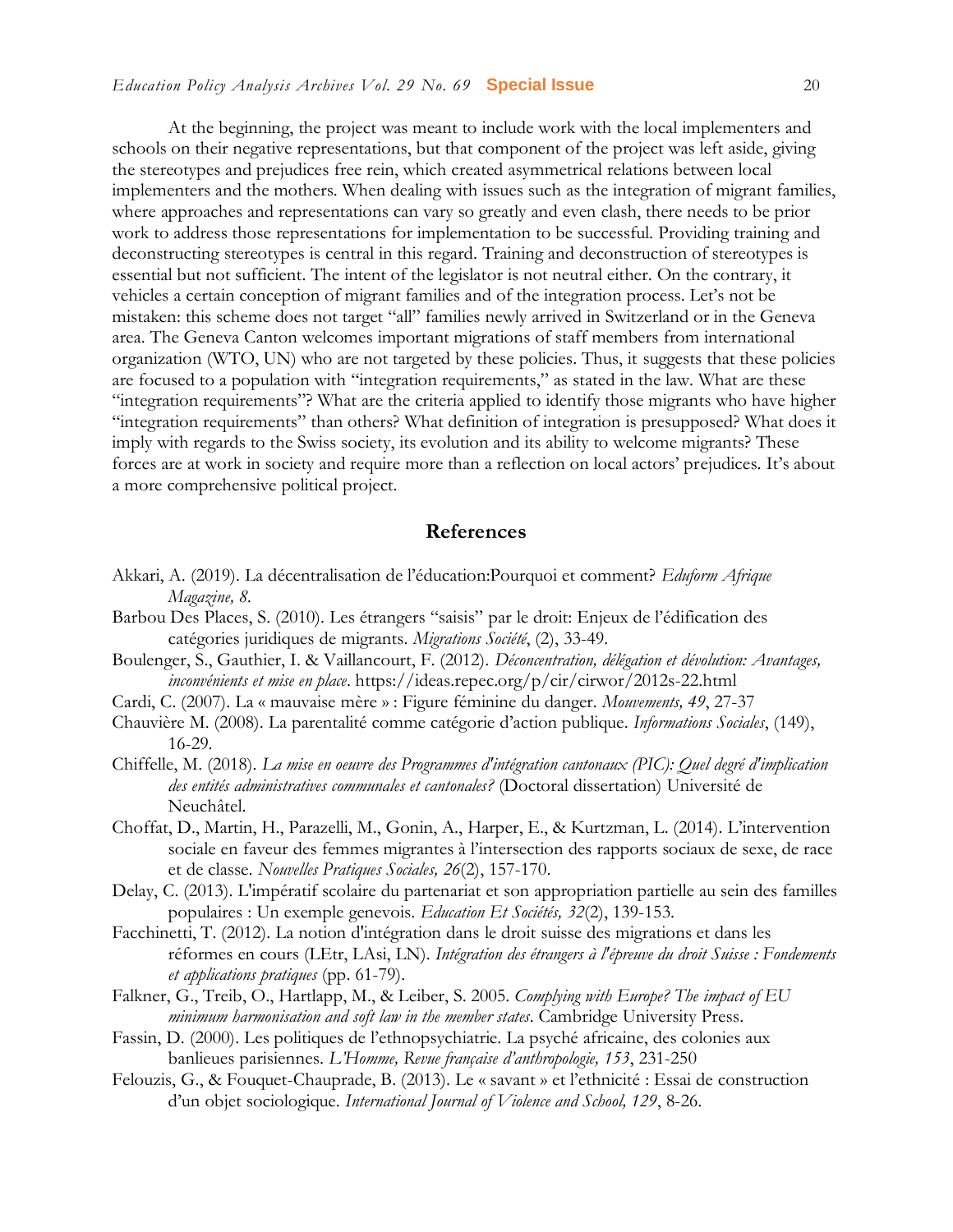- Felouzis, G., Charmillot, S., & Fouquet-Chauprade, B. (2016). Les deuxièmes générations à l'école en Suiss : Modes d'intégration scolaire et compétences acquises dans 12 systèmes éducatifs cantonaux. *Swiss Journal of Sociology*, *42*(2), 219-244.
- Garcia, S. (2014). Construction de l'autonomie professionnelle et assignation des parents à une position de profanes dans les crèches parentales. Dans C. Martin, *"Être un bon parent": Une injonction contemporaine* (pp. 229-244). Presses de l'EHESP.
- Giuliani, F. (2019). Changer l'école ou changer les parents? *SociologieS*. http://journals.openedition.org/sociologies/10250
- Giulinani, F. (2009). Eduqyer les parents? Les pratiques de soutien à la parentalité aumpuprès des familles socialement disqualifiées. *Revue Française de Pédagogie, 168*, 83-92. <https://doi.org/10.4000/rfp.1769>
- Hassenteufel, P. (2014). *Sociologie politique: l'action publique*. Armand Colin.
- Ichou, M. (2018). *Les enfants d'immigrés à l'école. Inégalités scolaires, du primaire à l'enseignement supérieu*r. PUF.
- Krasniqi Malaj, A. (2015). Quelles sont les pressions et les difficultés que vivent les femmes migrantes en Suisse? Dans E. Keller (Ed.), *Questions au féminin*, (pp. 50-51). CFQF. https://www.ekf.admin.ch/ekf/fr/home/documentation/revue-specialisee--questions-aufeminin-/questions-au-feminin-2015.html
- Lahire, B. (1995). *Tableaux de familles : Heurs et malheurs scolaires en milieux populaires* (Hautes études). Gallimard - Le Seuil.
- Lessard, C. & Carpentier, A. (2015). *Politiques éducatives. La mise en œuvre*. Presses Universitaires de France.
- Lipsky, M. (2010). *Street-level bureaucracy: Dilemmas of the individual in public service*. Russell Sage Foundation.
- Meuwly, O. (2018). *Une histoire politique de la démocratie directe en Suisse*. Alphil.
- Montandon, C., & Perrenoud, P. (1987). *Entre parents et enseignants : Un dialogue impossible ? : Vers l'analyse sociologique des interactions entre la famille et l'école.* P. Lang
- Ogay, T. (2017). *Quand l'enfant devient élève, et les parents, parents d'élèves. Construction de la relation entre les familles et l'école lors de la rentrée à l'école.* [Rapport scientifique du projet FNS n°100019\_152695]. Université de Fribourg.
- Palier, B. & Surel, Y. (2005). Les « trois i » et l'analyse de l'état en action. *Revue Française de Science Politique, 55*(1), 7-32.
- Payet, J. (2017). *Ecole et familles : Une approche sociologique*. De Boeck Education.
- Périer, P. (2012). De quelques principes de justice dans les rapports entre les parents et l'école. *Éducation et Didactique*, *6*(1), pp. 85-96.
- Perregaux, C., Changkakoti, N., Hutter, V., Gremion, M., & Lecomte Andrade, G. (2006). Quels changements la scolarisation de l'aîné (e) peut-elle provoquer dans une famille migrante?. *Cahier Thématique du PNR, 52*(52), 8-13.
- Perregaux, C., Changkakoti, N., Hutter, V., & Gremion, M. (2008). L'accueil scolaire d'élèves nouvellement arrivés en Suisse: Tensions entre séparation et inclusion. *Glottopol: revue de sociolinguistique en ligne*, (11), 95-109.
- Perregaux, C., Changkakoti, N., Gremion, M., & Hutter, V. (2010). Des familles migrantes en recherche de dialogues avec l'école. In M. McAndrew, M. Millot & A. Triki-Yamani, *L'école et la diversité : Perspectives comparées. Politiques, programmes, pratiques* (pp. 195-203). Presses Universitaires de Laval,.
- Piguet, E. (2017). *L'immigration en Suisse: Xoixante ans d'entrouverture*. Presses Polytechniques et Universitaires Romandes.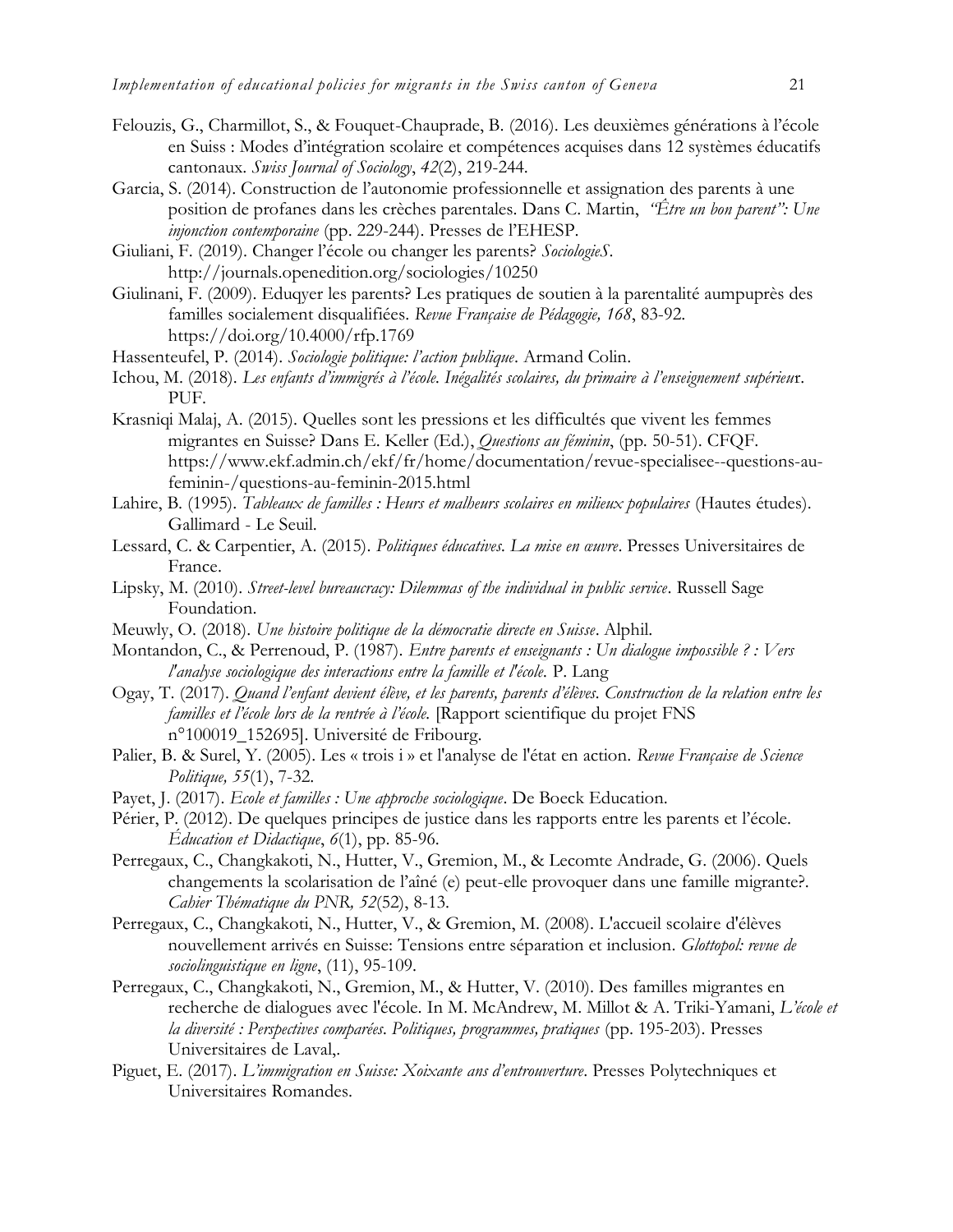- Pressman, J. L., & Wildavsky, A. (1973*). Implementation: How great expectations in Washington are dashed in Oakland; Or, why it's amazing that federal programs work at all, this being a saga of the Economic Development Administration as told by two sympathetic observers who seek to build morals on a foundation* (Vol. 708). University of California Press.
- Revaz, S. (2020). *Réformer l'école dans un contexte de démocratie directe: Regards croisés sur trois réformes de l'enseignement secondaire obligatoire en Suisse romande*. Thèse de doctorat en sciences de l'éducation, Université de Genève.
- Rosen, E. (2009). *La perspective actionnelle et l'approche par les tâches en classe de langue* (Recherches et applications 45). Le Français dans le Monde.
- Safi, M. (2011). Penser l'intégration des immigrés: les enseignements de la sociologie américaine. *Sociologie, 2*(2), 149-164.
- Schiff, C. (2015). *Beurs & Blédards. Les nouveaux arrivants face aux Français issus de l'immigration*. Le Bord de l'eau.
- Spire, A. (2007). L'asile au guichet. *Actes de la recherche en sciences sociales*, (4), 4-21.
- Wanner, P., Neubauer, A. & Moret, J. (2002). *Caractéristiques de vie et d'intégration des populations issues de l'immigration. Une analyse des données du Panel suisse des ménages 1999-2000.* Forum suisse pour l'étude des migrations et de la population.
- Wihtol de Wenden, C. W. (2018). Migration and development. *Ethnic and Racial Studies*, *41*(3), 431- 439.
- Wihtol de Wenden, C. W. (2010). Le glissement des catégories de migrants. *Migrations Société*, (2), 193-195.

#### **About the Authors**

#### **Barbara Fouquet-Chauprade**

University of Geneva

[Barbara.Fouquet-Chauprade@unige.ch](mailto:Barbara.Fouquet-Chauprade@unige.ch)

Barbara Fouquet-Chauprade is a Senior Lecturer at the University of Geneva (Switzerland). She holds a PhD since 2011 focusing on ethnic segregation in secondary schools in France. She is working on school policies, segregation and educational inequalities.

#### **Julia Napoli**

University of Geneva

[Julia.Napoli@unige.ch](mailto:Julia.Napoli@unige.ch)

Julia Napoli is a researcher within the education policy analysis research unit at the University of Geneva (Switzerland). She is a doctoral candidate. Her research focuses on education policy implementation on a comparative perspective. She is particularly interested in educational inequalities notably compensatory education policies.

#### **About the Editors**

**Ana Lorena Bruel**

Universidade Federal do Paraná [analorena@ufpr.br](mailto:analorena@ufpr.br)

ORCID: <https://orcid.org/0000-0001-7978-5805>

Professor and researcher at Universidade Federal do Paraná (Brasil), member of Núcleo de Políticas Educacionais. Visiting researcher at Université de Bordeaux (France) - 2018 / 2019.